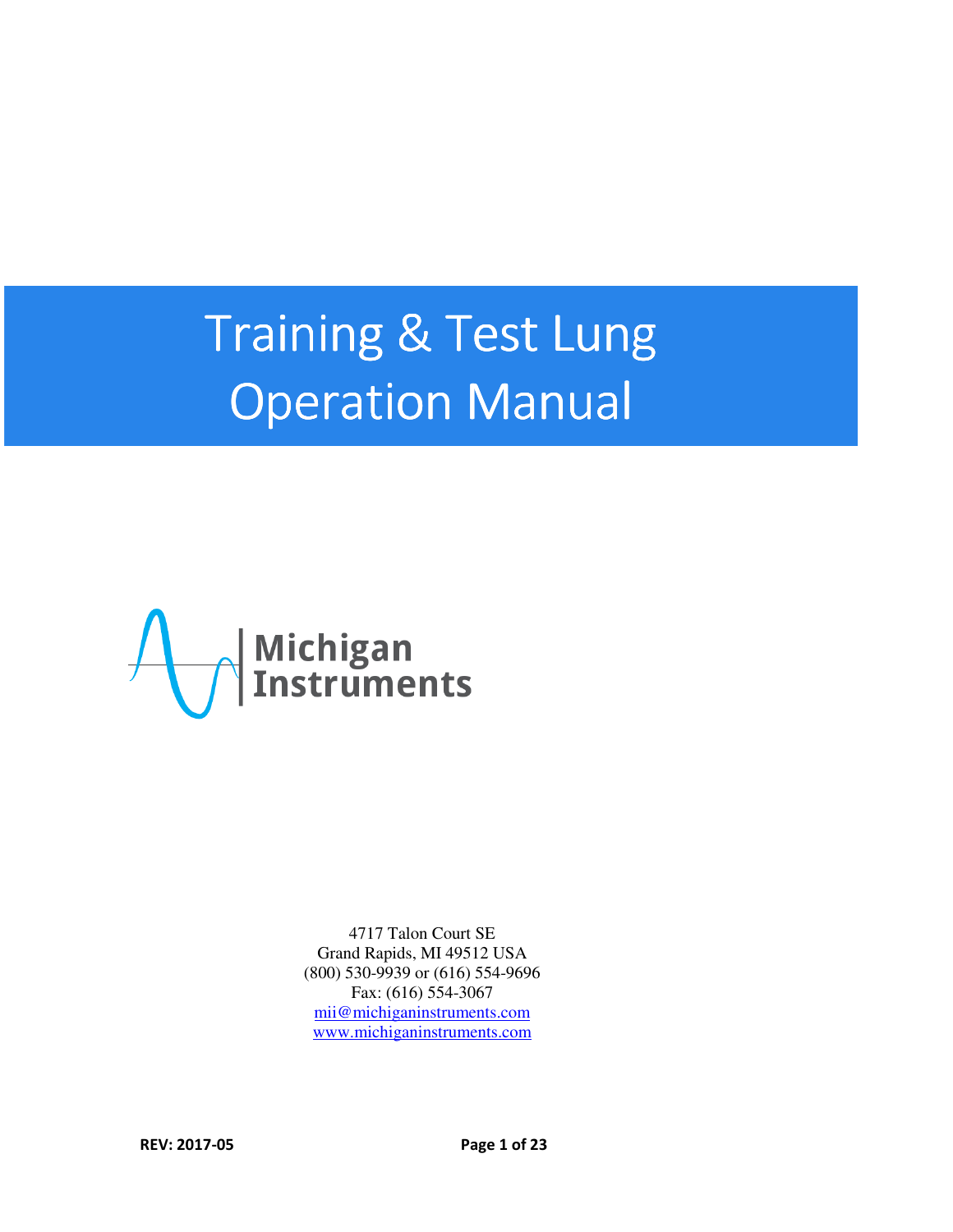# **CONTENTS**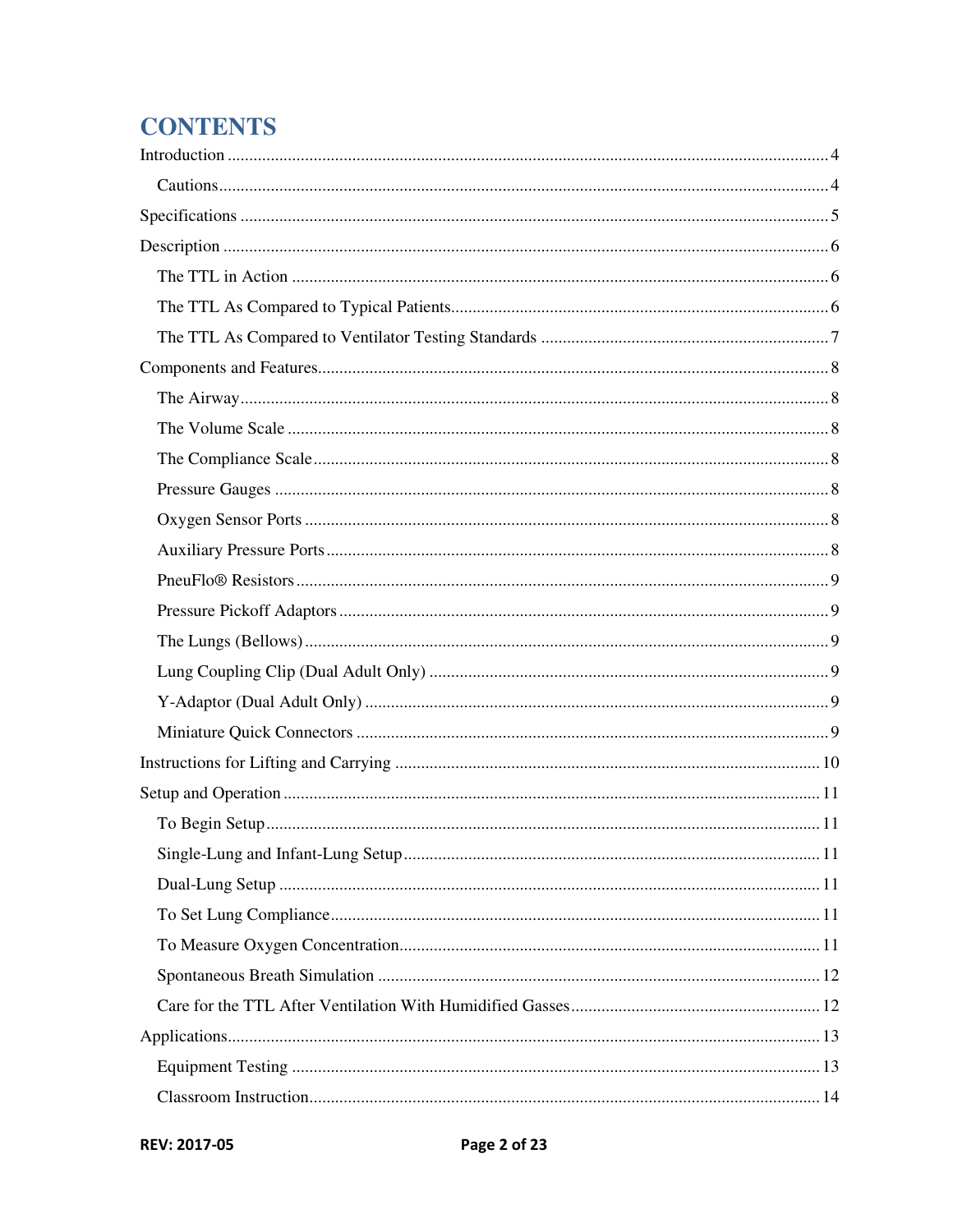| Diseases affecting the airways, like Chronic Obstructive Pulmonary Disease (COPD)22 |  |
|-------------------------------------------------------------------------------------|--|
|                                                                                     |  |
|                                                                                     |  |
|                                                                                     |  |
|                                                                                     |  |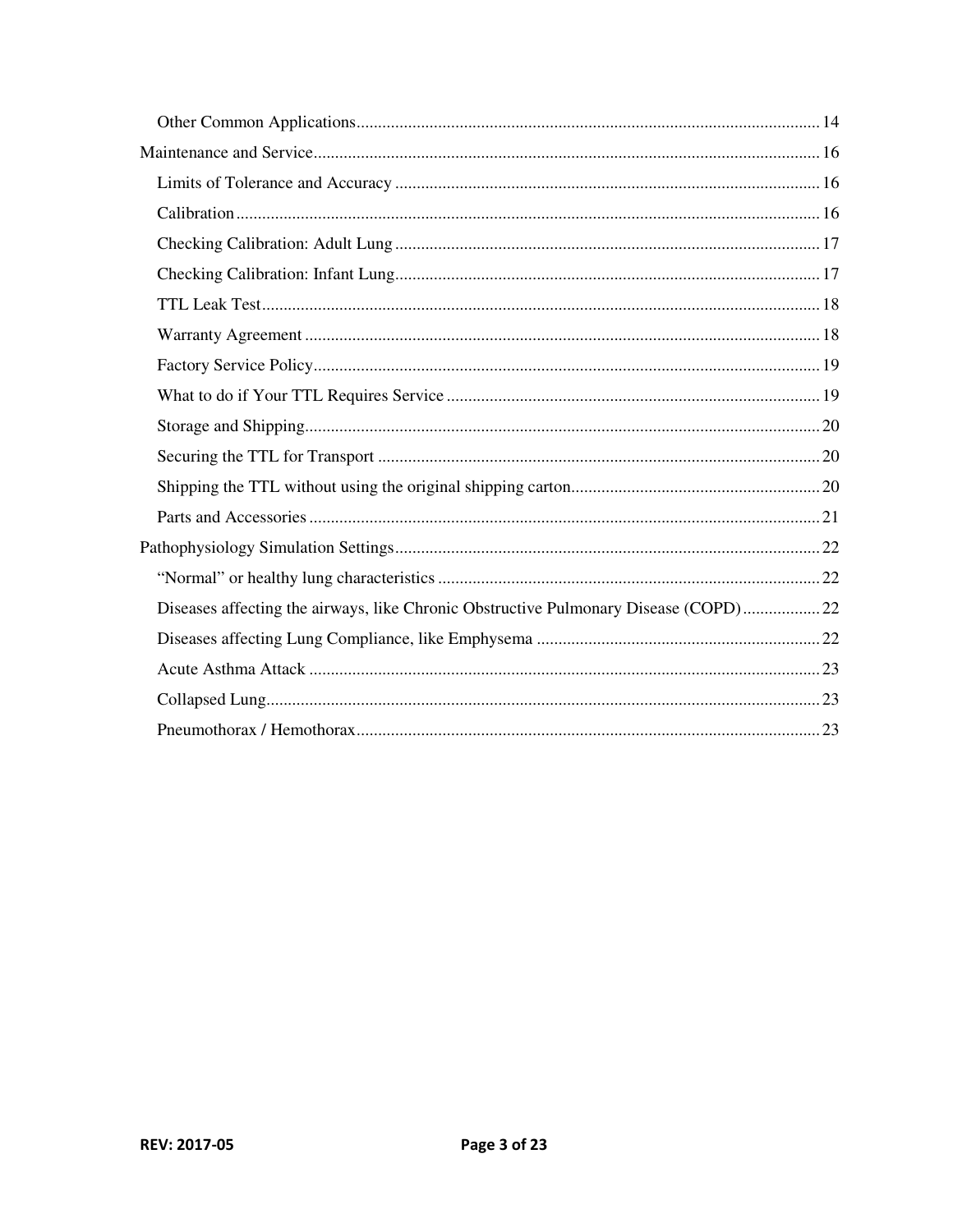#### **Introduction**

The Michigan Instruments' Training and Test Lung (TTL) is a dynamic lung simulator commonly used to evaluate and demonstrate mechanical ventilation and phenomena. Simulation of pulmonary pathologies and the evaluation of ventilators are also among the many uses of the device.

This manual provides the instructions to describe the mechanical function of the following lung models and provides the information necessary to utilize and maintain the instrument. The model number is represented by the first 3 letters in the prefix of the serial number (which can be found on the back panel).

Analog (non-instrumented) models are: AIN – Adult/Infant Lung DAN – Dual Adult Lung SLN – Single Lung (Adult)

Instrumented (electronic interface installed using PneuView®3 software) models are: AI3 – Adult/Infant Lung DA3 – Dual Adult Lung SL3 – Single Lung (Adult) Instructions for the PneuView3 (PV3) software are covered in a separate document.

This is not a technical service manual and does not contain the documentation and directions required to fully service a TTL. Please contact Michigan Instruments directly if service or assistance is required. The Michigan Instruments' Service Department can be reached at (800) 530-9939 x343.

#### **Cautions**

- **CAUTION** Operate all TTL units within their specified limits. Over-inflation of the bellows or excessive pressure within the system may cause damage to the bellows and gauges.
- **CAUTION** Damage can be done to a TTL during shipping if the unit is improperly packaged. Refer to the Maintenance and Service section for proper shipping instructions.
- **CAUTION** Do not sterilize the TTL. Some internal components are not compatible with sterilization techniques.
- **CAUTION** Do not adjust the compliance setting during use. Changing the compliance setting while ventilating the lung may cause damage to the unit.
- **CAUTION** Do not use a DC Power Supply with power ratings other than what is provided with the unit. Replacement power supplies are available from the manufacturer.
- **CAUTION** Connect the DC Power Supply directly to a standard mains power jack. Use an appropriate and properly approved adaptor or connecting cord from the power supply to the mains. Do not bypass or use any unapproved adaptor to connect to the mains.
- **CAUTION** Do plug in an  $O_2$  Sensor into the  $O_2$  Sensor port with power ratings other than what is provided with the unit. Replacement  $O<sub>2</sub>$  Sensor s are available from the manufacturer.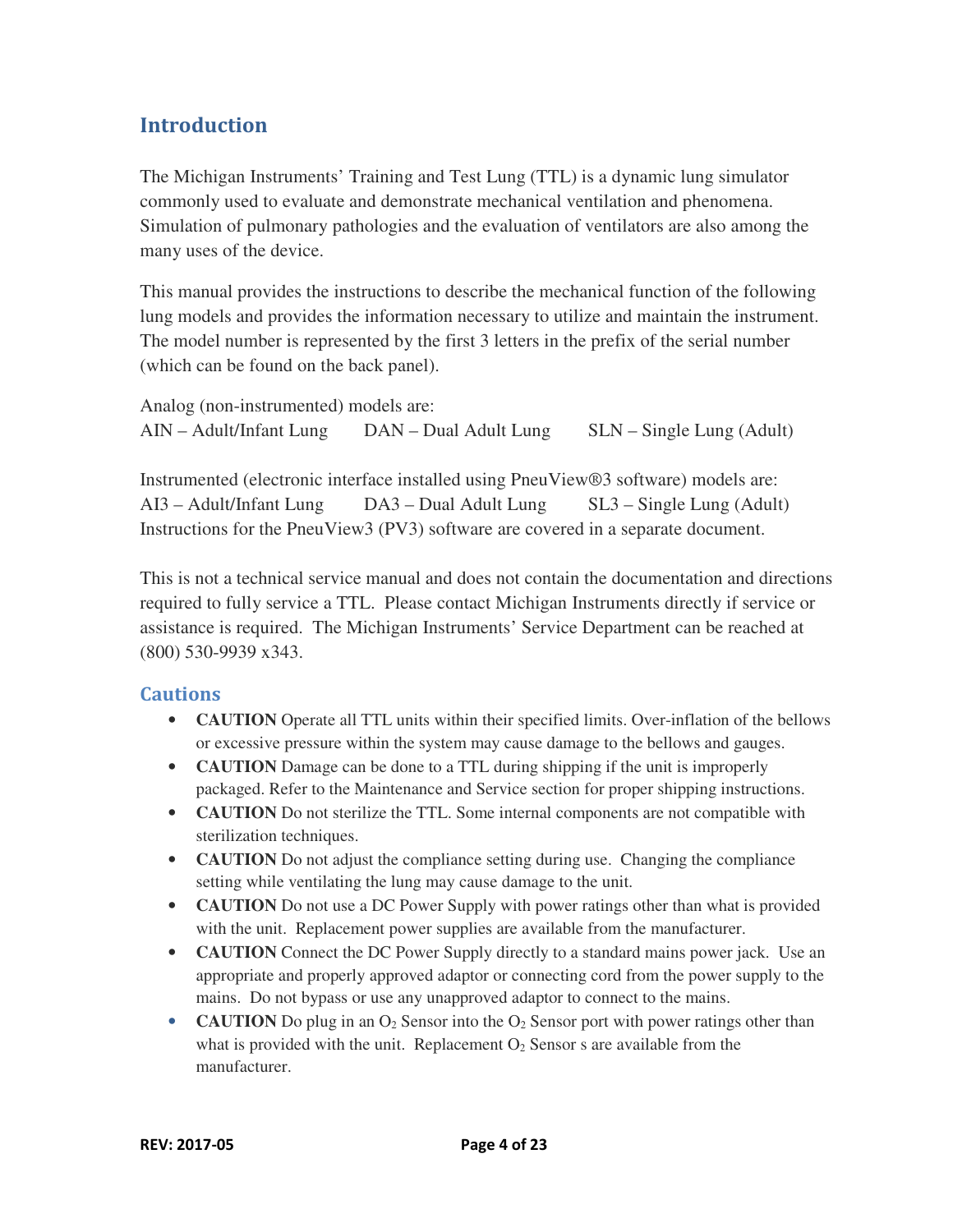# Specifications

| Tidal Volume Capacity:      | $2.0$ L/lung                                            |                                                       | (Adult)                 |  |
|-----------------------------|---------------------------------------------------------|-------------------------------------------------------|-------------------------|--|
|                             | 200 mL/lung<br>(Infant)                                 |                                                       |                         |  |
| Residual Lung Volume:       | 1.02 L/lung                                             |                                                       | (Adult)                 |  |
|                             | 70 mL/lung                                              |                                                       | (Infant)                |  |
| Lung Compliance:            | .01 to .10 $L/cmH2O$                                    |                                                       | (Adult)                 |  |
|                             | Accuracy $\pm$ 3% (at calibration volumes)              |                                                       |                         |  |
|                             | .001 to .010 L/cmH <sub>2</sub> O                       |                                                       | (Infant)                |  |
|                             |                                                         | Accuracy $\pm$ 5% (at calibration volumes)            |                         |  |
| Airway Resistance:          | $Rp5$ , $Rp20$ or $Rp50$ cmH <sub>2</sub> O/sec         |                                                       | (Adult)                 |  |
|                             |                                                         | Rp50, Rp200 or Rp500 cmH <sub>2</sub> O/sec           | (Infant)                |  |
|                             | Accuracy $\pm$ 5% (at calibration flows)                |                                                       |                         |  |
| Unit Measurements:          |                                                         | AIN/AI3or DAN/DA3 Models (in)                         | (cm)                    |  |
| (in use)                    | $(19 W x 24.5 L x 13.8 H)$ $(48.3 W x 62.2 L x 35 H)$   |                                                       |                         |  |
| (in case w/accessory case)  |                                                         | $(21 W x 28.5 L x 12 H)$ $(53.3 W x 72.4 L x 30.5 H)$ |                         |  |
|                             |                                                         | SLN/SL3 Models (in)<br>(cm)                           |                         |  |
| (in use)                    | $(9.8 W x 24.5 L x 13.8 H)$ $(24.9 W x 62.2 L x 35 H)$  |                                                       |                         |  |
| (in case w/accessory case)  | $(12.5 W x 28.5 L x 12 H)$ $(31.8 W x 72.4 L x 30.5 H)$ |                                                       |                         |  |
| Unit Weight $(lb / (kg))$ : | Model                                                   | (unit only)                                           | (in case w/accessories) |  |
|                             | $\rm AIN$                                               | 32 / (14.5)                                           | 40.1 / (18.19)          |  |
|                             | AI3                                                     | 33/(15)                                               | 42.1 / (19.1)           |  |
|                             | <b>DAN</b>                                              | 35.5 / (16.1)                                         | 43.6 / (19.8)           |  |
|                             | DA3                                                     | 36.5 / (16.6)                                         | 45.6 / (20.7)           |  |
|                             | <b>SLN</b>                                              | 17.8 / (8.1)                                          | 24.7 / (11.2)           |  |
|                             | SL <sub>3</sub>                                         | 18.5 / (8.4)                                          | 26.4 / (12)             |  |
| Environmental:              |                                                         |                                                       |                         |  |
| Temperature:                | Operating:                                              | 32 to $104^{\circ}$ (F)                               | 0 to $40^{\circ}$ (C)   |  |
|                             | Storage:                                                | -4 to $167^{\circ}$ (F)                               | -20 to $75^{\circ}$ (C) |  |
| Humidity:                   | 20 to 90%                                               |                                                       |                         |  |
| (AI3/DA3/PV3 only)          |                                                         |                                                       |                         |  |
| <b>Power Requirements:</b>  | 12V DC 15W 1.25A                                        |                                                       |                         |  |
|                             |                                                         | (100 to 240V AC power supply included)                |                         |  |
| Data Transfer:              | <b>USB 2.0</b>                                          |                                                       |                         |  |
| O <sub>2</sub> Sensor Port: | 8.0 to 12.0 mV                                          |                                                       |                         |  |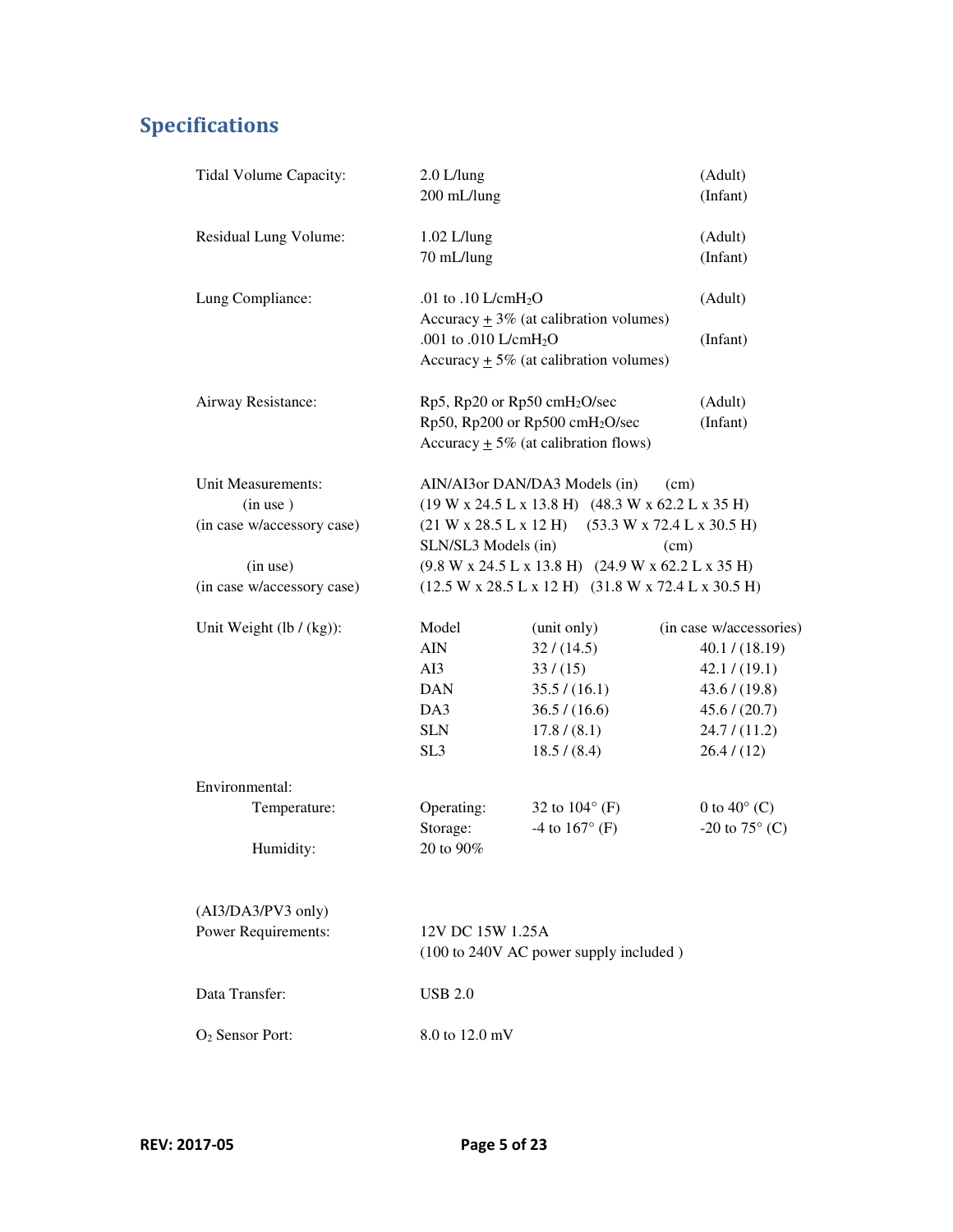### **Description**

The TTL is a unique, versatile instrument that provides simulation of the structures and mechanics of the human pulmonary system. Through the use of elastomer lung compartments, it accurately reflects typical adult and infant residual lung capacity. A simple but comprehensive set of controls provides the user with the ability to adjust the airway resistance and lung compliance of the TTL with ease. These adjustments allow for the simulation of both healthy and diseased lungs.

#### The TTL in Action

When in use, the TTL allows for accurate simulation of the pulmonary system. Gas is inserted into the bellows of the TTL through a simulated airway by means of a ventilator, resuscitation bag, etc. This causes the vertical expansion of the lungs, and a corresponding rise of the top plate. Gauges on the front of the unit provide measurement of intra-lung pressures in the system as well as the airway pressure. The TTL can be further adjusted by means of the compliance spring(s) located on the side(s) of the device.

The compliance springs are easily set by means of the compliance scale marked on the top plate. The TTL has been designed to ensure that the compliance values are accurate. The resistance of the simulated pulmonary system is adjusted by means of a fixed-orifice flow restrictor. These are interchangeable in the simulated airway.

These features of adjustable compliance and resistance allow the TTL to accurately represent the function of both healthy and diseased lungs in ventilation procedures and simulations. The device can also be used to simulate a spontaneously breathing patient. The Oxygen sensor port on the top plate of the lung and auxiliary pressure port adjacent to the pressure gauge provide for the tie-in of related monitoring equipment.

#### The TTL As Compared to Typical Patients

The TTL is designed to realistically simulate the mechanics of the pulmonary system from the upper airway through the lungs. It offers simulation capabilities and versatility and is useful for a wide variety of applications. Variable lung compliance and airway resistance allow for simulation of both healthy and diseased pulmonary conditions. Pulmonary disease is often associated with a change in lung compliance and/or airway resistance. The table below offers some typical values for healthy adult lungs. Refer to the Pathophysiology Simulation Settings section for a description of how the TTL can be used to replicate the characteristics of a diseased lung.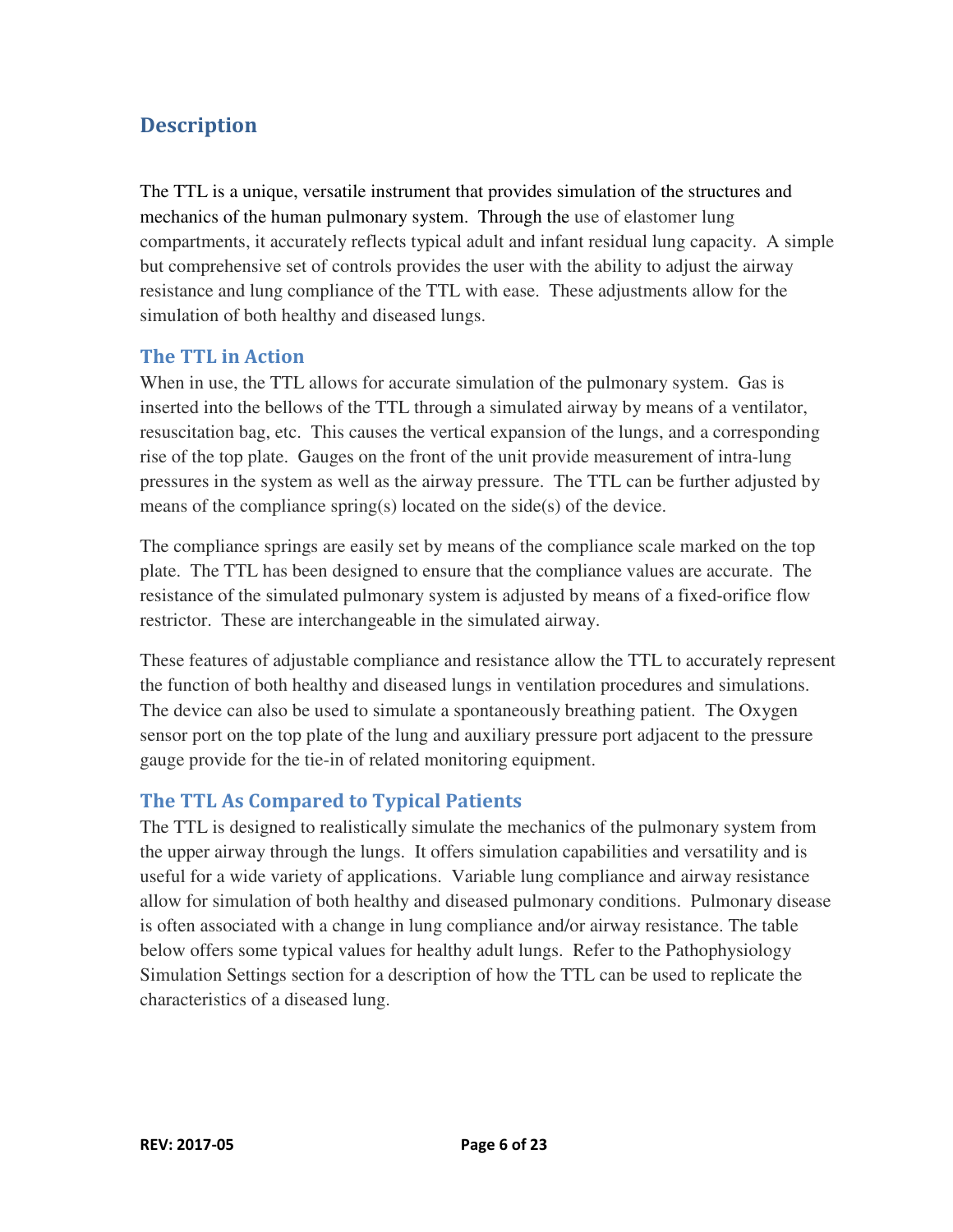| Compliance              | $0.05$ to $0.10$      | L/cmH <sub>2</sub> O     |
|-------------------------|-----------------------|--------------------------|
| Resistance              | $0.5 \text{ to } 5.0$ | cmH <sub>2</sub> O/L/sec |
| <b>Respiratory Rate</b> | 10 to 20              | bpm                      |
| <b>Tidal Volume</b>     | $3$ to 5              | mL/kg of body weight     |
| I:E Ratio               | 1 to 2                |                          |

#### The TTL As Compared to Ventilator Testing Standards

To evaluate the performance of any mechanical ventilation device, a quantitative test lung which dynamically simulates human physiology should be utilized. Testing should take place on every ventilator before it is used in the clinical setting, and periodic testing is needed to ensure that the unit is performing in accordance with established standards as well as the manufacturer's specifications. The TTL is an ideal device for any such evaluation. Standards published by the American National Standards Institute (ANSI), the International Organization of Standardization (ISO), and the American Society for Testing and Materials (ASTM) outline minimum performance standards for such ventilators. The TTL meets or exceeds the requirements set for testing in these standards.

Standards References: ANSI Z79.7, ISO 80601-2-12, ISO 80601-2-13, ASTM F 1100-90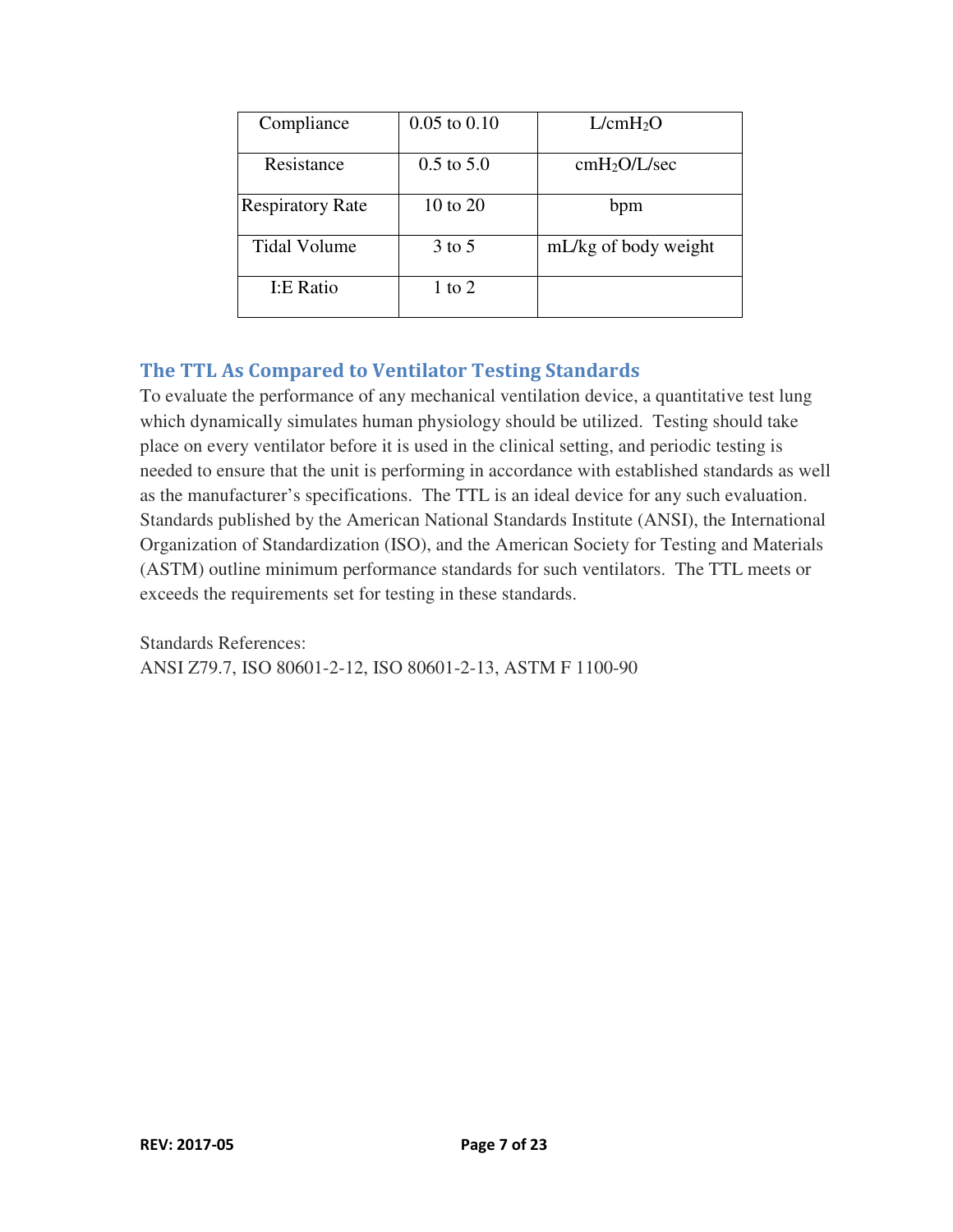#### Components and Features

#### The Airway

Ventilators attached to the TTL for either testing or training purposes insert air into the lung through the airway. The airway is constructed by using various connectors, adaptors and a PneuFlo® Airway Resistor included in your accessory kit (refer to the Setup and Operation section for instructions on assembling an airway). Tapered fittings on the accessories prevent leakage during use. Airway resistance in the TTL exhibits parabolic characteristics in regards to pressure change as a function of flow. This nonlinear, parabolic characteristic is similar to that seen in standard endotracheal tubes. The airway may be attached to either lung (or both in the case of a dual adult (DA) model) of the TTL depending on the ventilation scenario. An airway is used in either a dual lung or single lung simulation. Additional hoses are included in the accessory kit (DA only) to construct an airway connecting both lungs. In an Adult/Infant dual lung, either lung is used independently and not connected together.

#### The Volume Scale

The volume scale allows the user to observe the approximate tidal volume of each simulated lung while the unit is in use. To ensure an accurate measurement, the sliding volume indicator, on the top plate, underneath the scale should be set according to the selected compliance. When the unit is in use, the volume scale should be in its' upright and locked position. When not in use it should be flipped down to prevent damage to the unit.

#### The Compliance Scale

The compliance of each lung is independently adjusted by the position of the compliance spring. To ensure that compliance is set accurately, position the compliance spring perpendicular to the top plate during use.

#### Pressure Gauges

The front plate of the TTL contain pressure gauges that will display both proximal and intra lung pressure during use. These gauges are labeled accordingly.

#### Oxygen Sensor Ports

An Oxygen sensor port located on the top of each lung allows for the analysis of Oxygen (or any gas content) during ventilation. These ports may also be used to drain the device of fluids after ventilation with humidified gasses.

#### Auxiliary Pressure Ports

Auxiliary pressure ports, located next to each pressure gauge, allow for monitoring pressure with third party devices. These ports are equipped with a check valve and will remain closed unless they are fitted with a miniature quick connector (included in the accessory kit).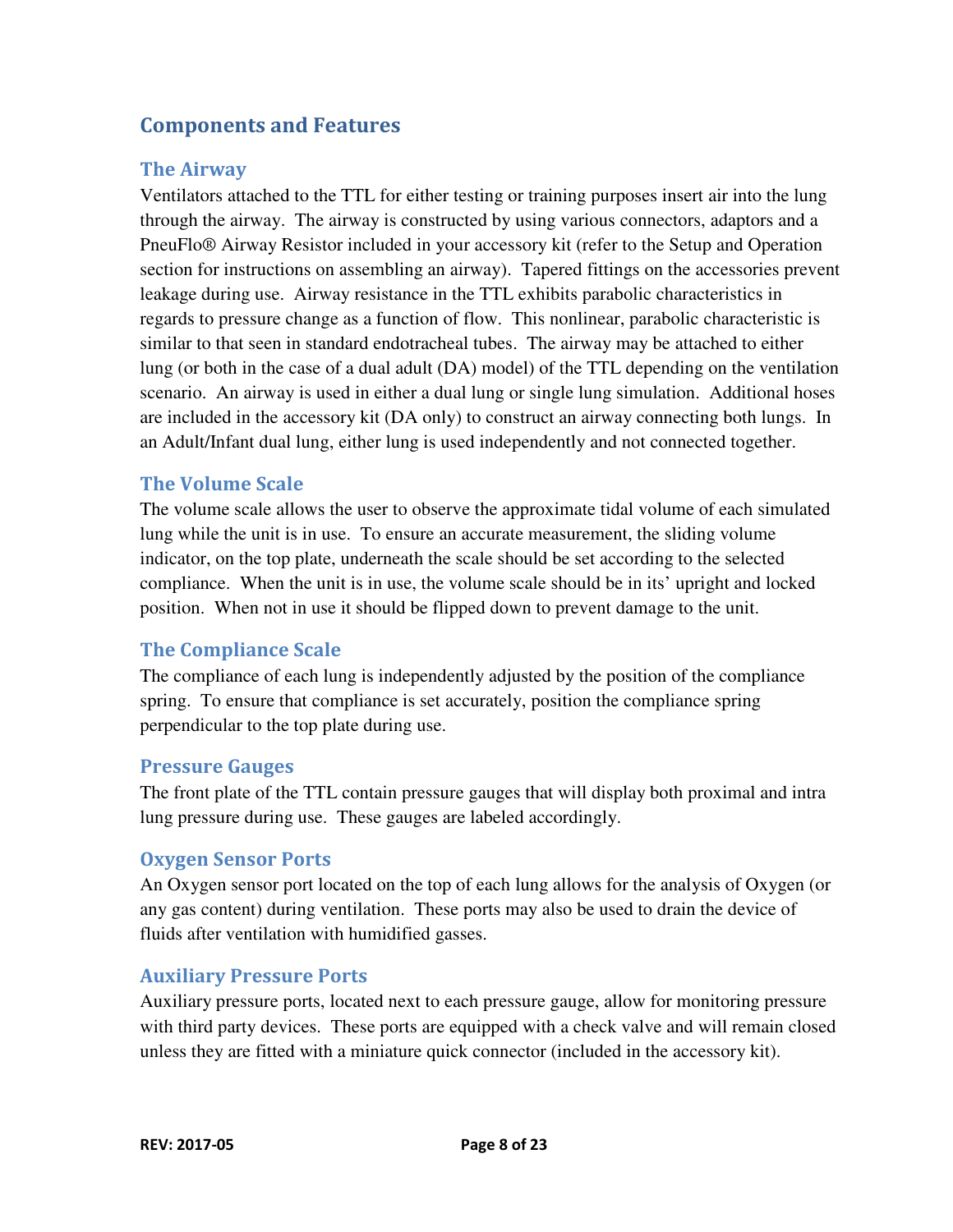#### PneuFlo® Resistors

Included with the TTL are several PneuFlo resistors that allow the simulation of different airway resistances. These can be used to specify upper airway resistance in both single lung and dual lung simulations and lower airway resistance in dual lung simulations.

#### Pressure Pickoff Adaptors

Pressure pickoff adaptors (single and dual port) are included with the TTL. These can be placed at strategic locations in the airway during setup to allow for the monitoring of pressure (by means of the proximal pressure gauge or a similar device).

#### The Lungs (Bellows)

The TTL simulates the human pulmonary system through the use of elastomer bellows, constrained by aluminum rings to ensure that filling of the lung(s) results in a vertical rise of the top plate(s). The bellows retains a gas volume typical of a functional residual capacity for a single lung at rest. The bellows are designed to withstand normal environmental conditions and inflation to at least  $120 \text{ cm}$ H<sub>2</sub>O.

#### Lung Coupling Clip (used on the Dual Adult Only)

The lung coupling clip is used in spontaneous breathing lung simulation. Attaching it to the TTL allows one lung chamber (typically the left) to act as a driving chamber for the other lung during testing. (NOTE: If desired, the lung coupling clip may be used on the Adult/Infant but ONLY attached to the adult lung to act as a driving chamber for the infant lung. Damage to the lung coupling clip and/or top plate may occur if used incorrectly.)

#### Y-Adaptor (Dual Adult Only)

This adaptor, in conjunction with the hoses provided, is used to split the airway during dual lung simulation. It is not used during single lung simulation.

#### Miniature Quick Connectors

Miniature quick connectors are included. These may be attached to the auxiliary pressure port of the TTL during ventilation to open the check valve and allow for additional ventilation analysis.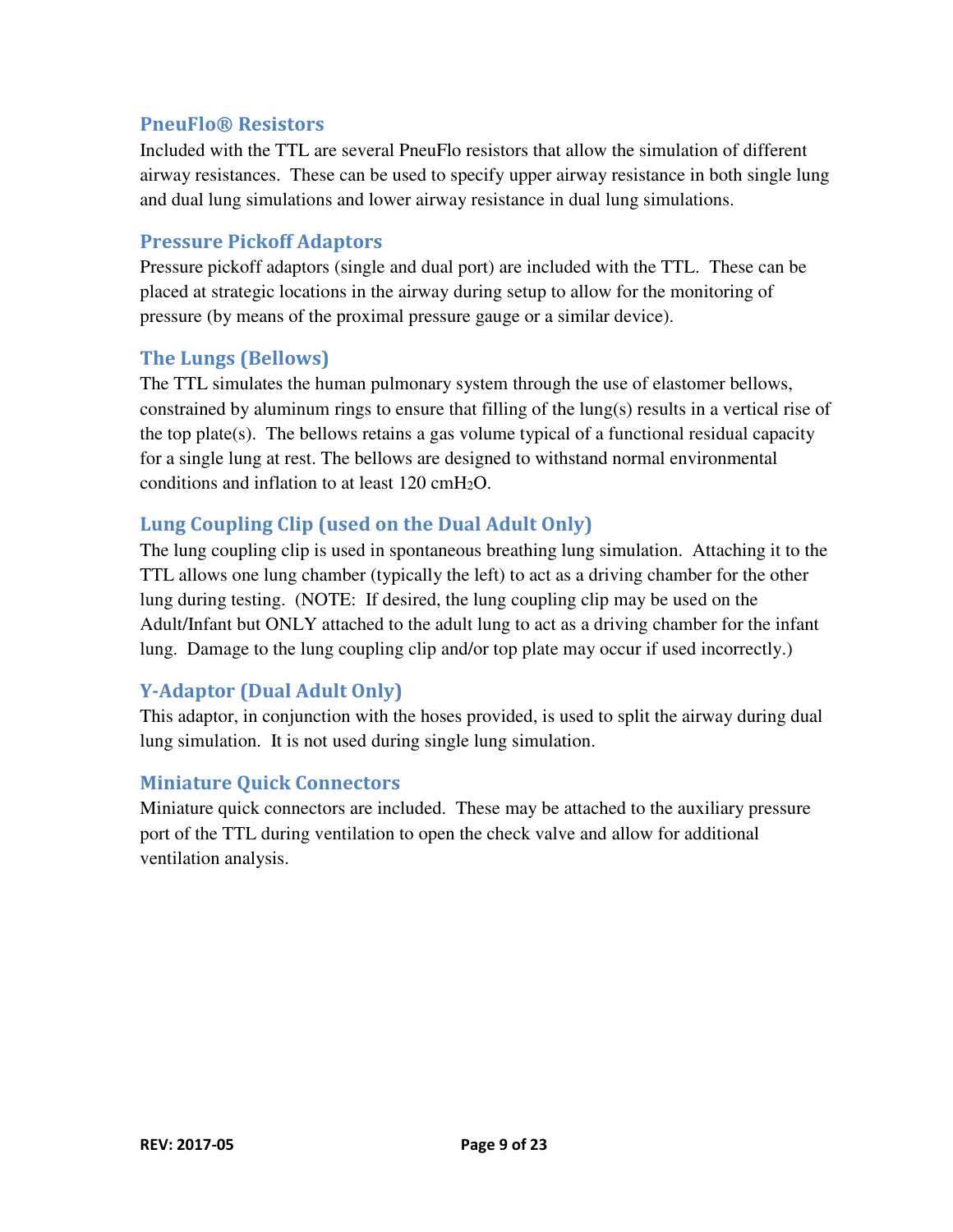#### Instructions for Lifting and Carrying

CAUTION: DO NOT use the rail(s) on the lower side(s) of the lung when lifting or carrying the lung. Their alignment to the top plate is critical to maintaining the proper calibration of the lung.

When lifting or carrying the TTL, observe the following:

Always use both hands and grasp opposing sides (or front/back) when lifting and carrying the TTL.

- When lifting the TTL, first apply pressure using the palms of the hands against the side surfaces then tilt the TTL and rotate the palms to position the fingers under the base to support it.
- Before setting down the TTL, always check that the surface is level and has sufficient support and area to allow all four rubber feet on the bottom to be in contact with the surface.

When setting down the TTL, always set one side (or front/back) on the surface to support the TTL while rotating the palms to clear the fingers from under the base before gently setting it down.

Removing the TTL from the storage case:

- 1. Place the unit on a level surface with the zipper on the top flap oriented upwards.
- 2. Loosen the Velcro enclosure on the handle to release the two handle straps.
- 3. Open the zipper and lay the top flap to the side.
- 4. Remove the accessory case and any supplied documentation and set to the side.

5. If provided, use the lift strap to pull the TTL upwards to get a hand under the front and release the lift strap. Otherwise, reach into the sides of the case, with both hands, approximately 6-8" from the front. Press the palms of the hands against the sides and pull upwards to rotate the palms to position the fingers under the base then bring the front of the unit out of the case enough to get a hand under it. While holding the side of the unit with one hand, bring the other hand under the front then release the grasp on the side.

6. Grasp in the center by placing the fingers under the base and palm against the front. With the free hand, place it to the center back of the unit and with both hands slide the unit forward slightly in order to be able to grasp the back of the unit. Apply pressure with the palm against the back plate to lift the back upwards in order to rotate the palm and place the fingers under the base.

7. Lift the unit clear of the storage case and set it on a level surface.

Placing the TTL into the storage case:

1. Place all accessories into the accessory case, zip close and place to the side.

2. Set the storage case next to the unit and unzip the top flap and lay it to the side. Orient the case to the TTL so that the side with the 2 cut-out slots is on the right.

3. Using the slots in the case as a guide, move the compliance spring(s) to align with the centers of the slots and secure the compliance springs.

4. If not already down, place the volume scale plate(s) in their lowered, latched position.

5. If provided, position the lift strap down the center of the case with the loop end hanging outside of the case. Lift and place the TTL into the storage case by holding it at approximately a 30° angle with the front down. Lower the TTL into the case placing the front near the lower foam block in the bottom of the case.

- 6. Gently push the TTL forward so the front is against the lower foam block.
- 7. Gently lower the back into the storage case.
- 8. Ensure the volume scale plate(s) are lowered and locked in position.
- 9. If provided, tuck the lift strap between the fabric and foam support wall at the front of the case to store it.

9. Place the accessory pouch on top of the TTL in the space provided (align between foam blocks on top flap). Close the top flap and zipper on the case.

10. Gather the two handle straps together and secure with the Velcro enclosure.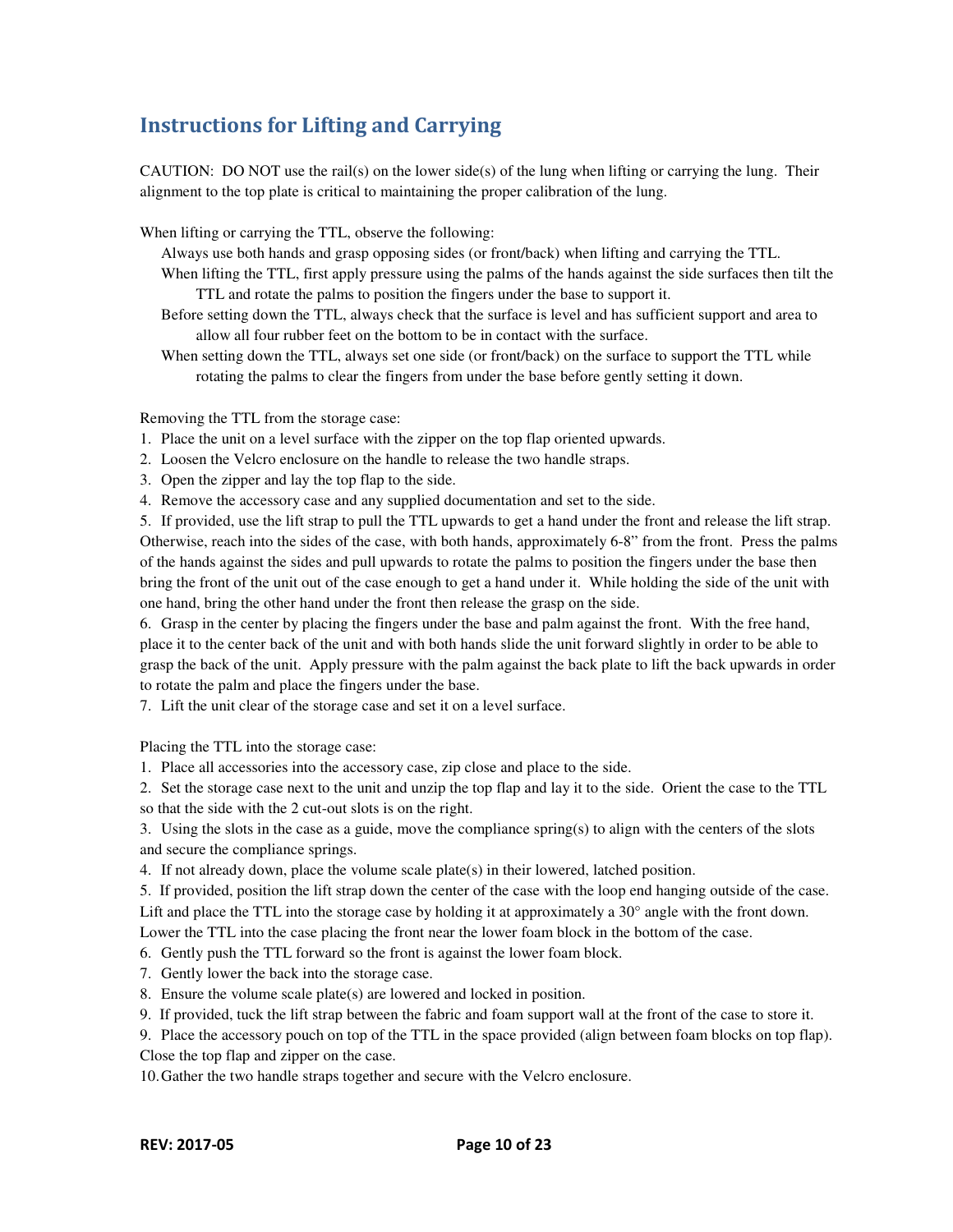#### Setup and Operation

#### To Begin Setup

- 1. Place the TTL on a level working surface.
- 2. Raise the volume scale plate(s) to the upright and locked position.
- 3. All parts needed to construct the airway are located within the TTL accessory case.

#### Single-Lung and Infant-Lung Setup

- 1. Select one PneuFlo resistor to simulate total airway resistance and connect it to the 15mm airway adaptor.
- 2. Connect the other end of the 15mm airway adaptor to the lung inlet port.
- 3. Attach a single-outlet pressure pickoff adaptor to the proximal end of the PneuFlo resistor, and using the 1/8" hose, connect this adaptor to the proximal pressure input port.

#### Dual-Lung Setup

- 1. Select one PneuFlo resistor to simulate upper airway resistance and two resistors to simulate lower airway resistance according to the test that you wish to perform.
- 2. Connect the selected upper airway resistor to the Y-adaptor.
- 3. Connect one end of each hose assembly to the Y-adaptor and the other ends to the selected lower airway resistors.
- 4. Attach a single-outlet pressure pickoff adaptor to the proximal end of the upper airway resistor, and using the 1/8" hose, connect this adaptor to the proximal pressure input port.
- 5. Attach a 15mm airway adaptor to each lung inlet port.
- 6. Connect the free end of the lower airway resistors to the 15mm airway adaptors.

#### To Set Lung Compliance

- 1. Loosen the knob on the compliance spring.
- 2. Grasp the compliance spring and slide the mechanism until the pointer is positioned over the desired setting.
- 3. Ensure that the spring hangs perpendicular to the lung top plate.
- 4. Lock in place by tightening the knob.

#### To Measure Oxygen Concentration

- 1. Remove the oxygen port cover.
- 2. Place an appropriate oxygen sensor into the port.
- 3. Connect the oxygen sensor to the desired test instrument. (In the case of a PneuView equipped unit, the  $O_2$  jack on the back plate can be used).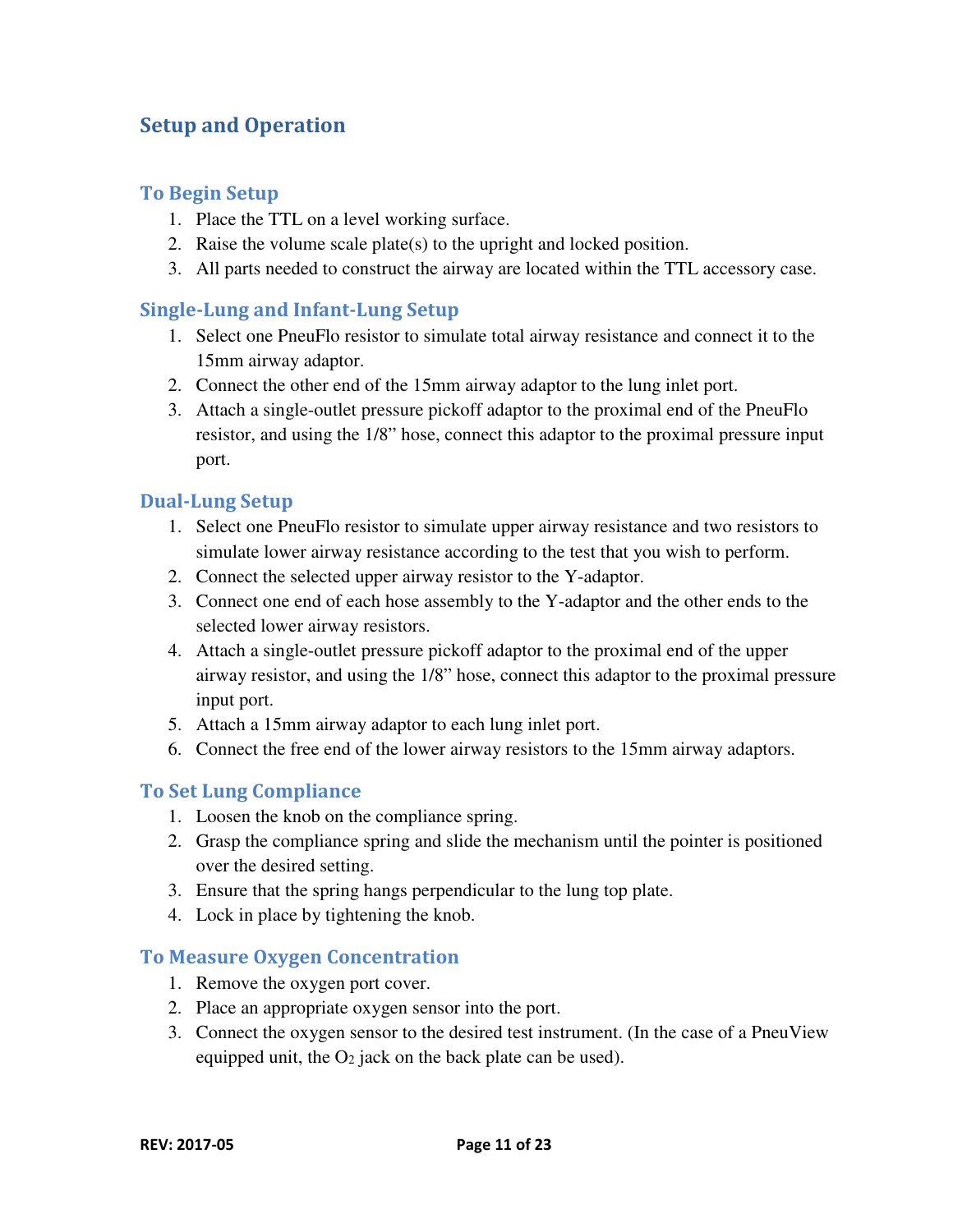#### Spontaneous Breath Simulation

A Dual Adult TTL can be set up for spontaneous breath simulation. See the following instructions for the appropriate assembly of spontaneous breath simulation.

- 1. Set up the TTL for single-lung ventilation (described above). *The right lung will serve as the spontaneously breathing lung.*
- 2. Set an appropriate compliance (right lung) and resistance (right lung) for the conditions to be simulated.
- 3. Attach the Lung Coupling Clip to the top plate of the left lung. A dimple is provided on the left lung to align the knob to. The extension on the lung coupling clip is positioned under the right lung top plate. The left lung will be the "driving chamber" which will serve as the musculature of the spontaneously breathing (right) lung.
- 4. Attach a hose assembly to the inlet port of the driving chamber. Set the compliance spring of the driving chamber to 0.03.
- 5. Ventilate the driving chamber with the appropriate rate, volume, waveform, etc. for spontaneous breathing.

As the driving chamber fills, the Lung Coupling Clip will lift the top plate of the spontaneous breathing lung. This will create a negative pressure in that lung during inspiration and allow passive exhalation, as seen in normal spontaneous breathing.

#### *NOTE: A resistor is not used in the airway of the driving chamber as the altered flow rate produced can interfere with the natural rise and fall of the top plate of the spontaneous breathing lung.*

*NOTE: It is recommended that a Michigan Instruments Breath Simulation Module (BSM) be used during spontaneous breath simulation. Additional information on the BSM as well as brochures and product quotes are available on our website. If a BSM is used, refer to the BSM manual for specific setup instructions for the device.* 

*NOTE: The spontaneous breathing TTL setup is used in several applications including the evaluation of spontaneous breathing ventilator modes and work of breathing studies.* 

#### Care for the TTL After Ventilation With Humidified Gasses

The airway and lung(s) of the TTL are constructed of noncorrosive materials. Typical humidification agents such as sterile water and normal saline solution will not damage the instrument. Excess moisture should be drained after use. Any accumulated fluid can be drained through the oxygen sensor port located on the top plate by carefully inverting the unit with the sensor port caps removed. After the fluids are drained, replace the sensor port caps and ventilate the TTL with dry gas until no condensation remains.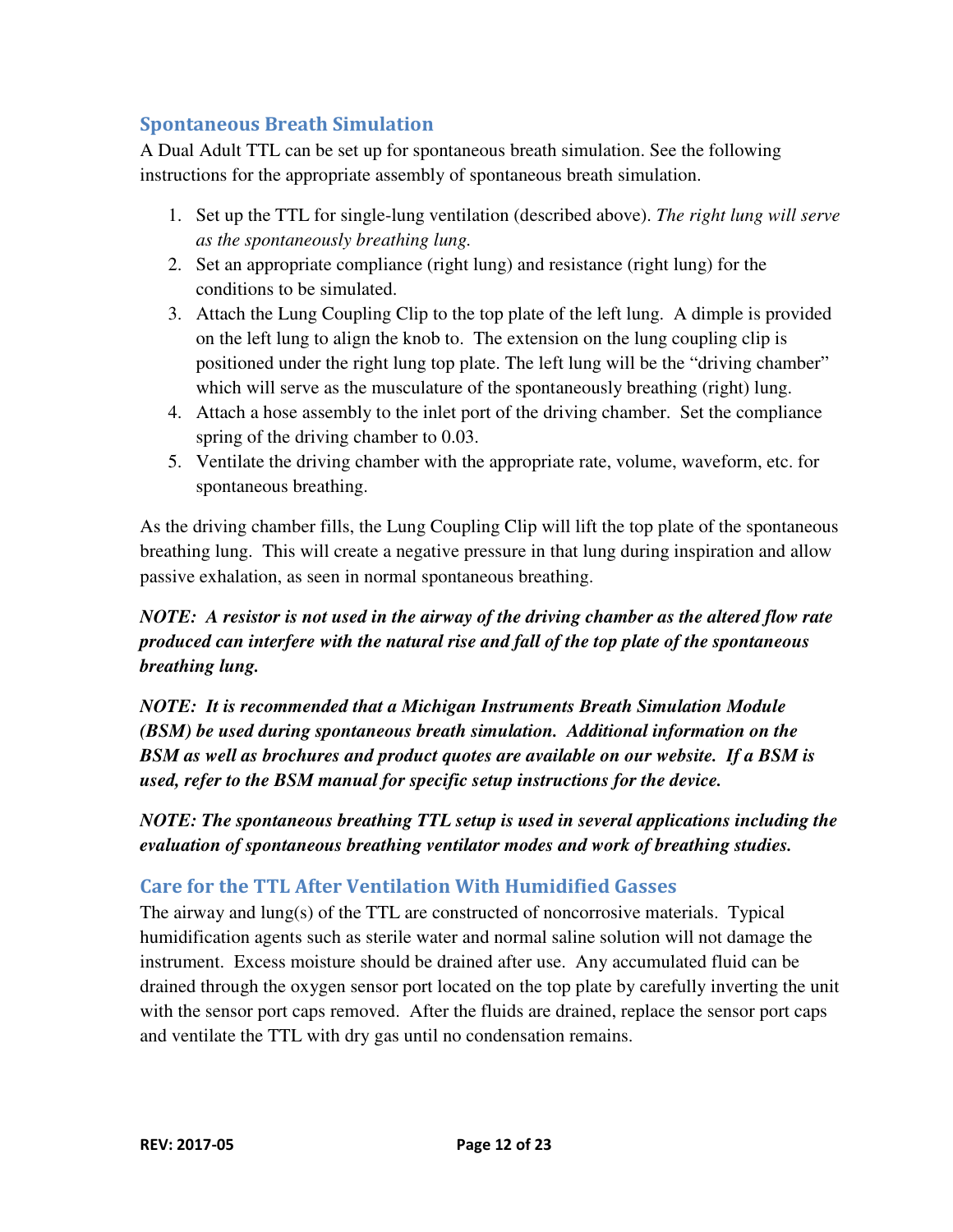## Applications

The TTL is an ideal instrument for a variety of applications including:

- Performance Testing of Ventilators and Associated Instruments
- Classroom Instruction on Mechanical Ventilation Equipment, Techniques, and Phenomena
- Pulmonary Research
- Product Demonstrations and Evaluations
- Product Development and Quality Control

It is beyond the scope of this manual to offer examples of all of the applications for this system, as new ones are continually being discovered and developed by TTL users. The following are a few of the most common tests for which the TTL is ideally suited. While these simple evaluations are by no means the only useful functions that the TTL provides, they are the basis on which the instrument was designed and provide an excellent starting point for any user.

#### Equipment Testing

The Joint Commission on Accreditation of Healthcare Organizations (JCAHO) states that "All equipment shall be calibrated and operated according to the manufacturer's specifications, and shall be periodically inspected and maintained according to an established schedule as part of the hospital's preventive maintenance program."

The TTL is designed to allow performance testing of ventilators intended for use on human patients.

*Use Case:* Following a routine test protocol to create a table for documentation of test results.

#### *Procedure:*

- 1. Set up the TTL for single lung ventilation.
- 2. Attach the patient connection of the ventilator's breathing circuit to the proximal airway of the TTL.
- 3. Set the ventilator in accordance with your test protocol.
- 4. Record the observed pressure, volume, FIO2, timing and flow measurements.
- 5. Repeat steps 1-4 for as many tests as necessary.
- 6. Record the results of each test, comparing the ventilator settings to the measured values.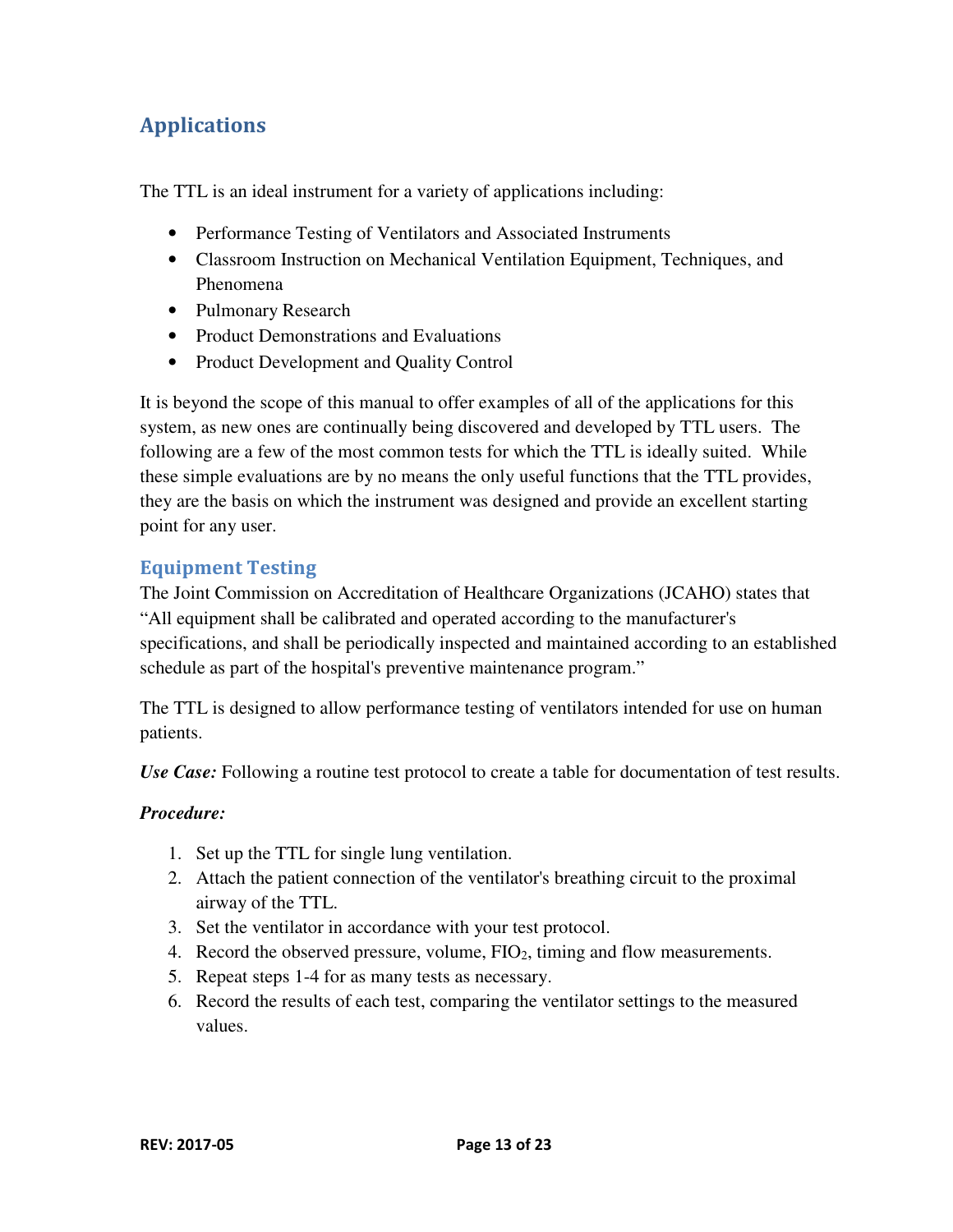#### Classroom Instruction

The TTL can be of great assistance in the classroom. The adjustable lung compliance and airway resistance allows the instructor (or student) to demonstrate or investigate a wide variety of ventilation phenomena. The relationships between pressure, volume, and flow are more easily understood when displayed using the TTL. There are few things more valuable in an academic environment than hands-on and visual experience. The TTL offers a look into the inner workings of the human pulmonary system that students would not otherwise have.

#### *Use Case:* Pulmonary Simulation

#### *Procedure:*

- 1. Set up the TTL for ventilation.
- 2. Set lung compliance to  $0.05$  L/cmH<sub>2</sub>O.
- 3. Set total airway resistance to Rp5.
- 4. Using a ventilator or resuscitation bag, ventilate the TTL at a rate of 12 bpm and tidal volume of approximately 0.80 L.
- 5. Note the tidal volume delivered to each lung.
- 6. Change the compliance of the right lung to 0.03, then 0.02, and finally 0.01, and note the differing lung volumes with each change.

*Use Case:* Demonstration of Ventilation Phenomena (Requires a Dual Adult Lung)

#### *Procedure:*

- 1. Set up the TTL for a dual lung ventilation.
- 2. Place Rp5 resistors in the right and left lower airways and an Rp20 resistor at the proximal airway (comparable to the resistance of a #6.0 endotracheal tube).
- 3. Set the compliance at  $0.04$  L/cmH<sub>2</sub>0 in both the right and left lung.
- 4. Ventilate the TTL at a rate of 26 bpm and a tidal volume of 1.0 L with a baseline (PEEP) of zero.
- 5. Note the inadvertent PEEP in both proximal airway and right lung pressures caused by the increased airway resistance. Also note the difference in the baseline pressure of the proximal airway and right lung.

#### Other Common Applications

- Performing in-hospital ventilator training sessions
- Troubleshooting ventilator malfunctions
- Checking ventilator systems for leaks
- Performing routine ventilator performance testing
- Testing the fail-safe features of a mechanical ventilator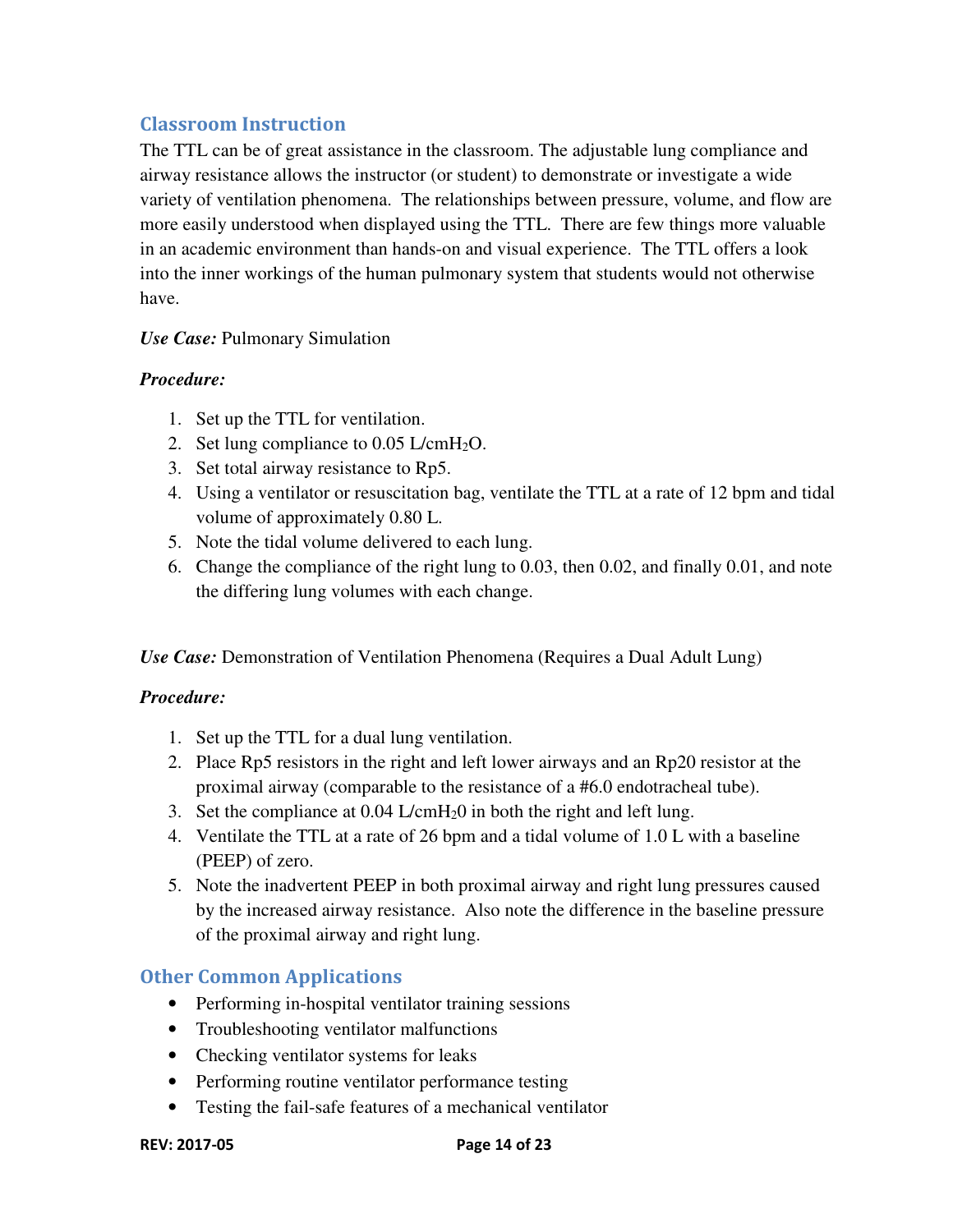- Demonstrating the changes in functional residual capacity caused by PEEP and CPAP
- Demonstrating the difference in cycling and limiting mechanisms in mechanical ventilators
- Demonstrating the difference between airway pressure and intra-lung pressures
- Evaluating new mechanical ventilators and ventilation monitoring equipment
- Identifying optimal ventilator settings for particular patients and conditions
- Performing work of breathing studies
- Evaluating the performance of high and low flow oxygen delivery systems
- And many more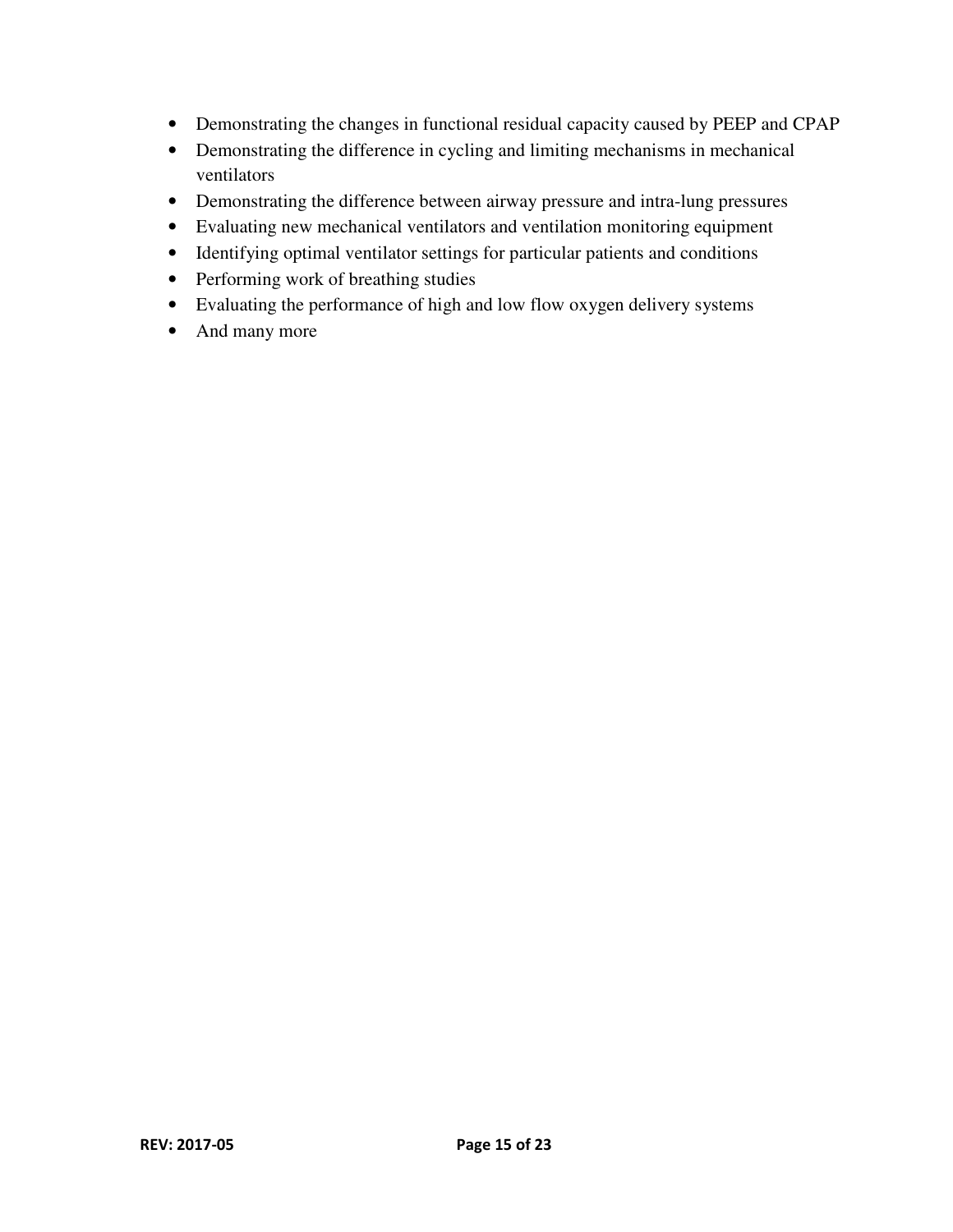#### Maintenance and Service

TTLs are designed to provide years of trouble-free service. Every unit is calibrated and thoroughly checked before leaving the factory. The compliance springs operate within only a small fraction of their potential range and exhibit no significant change in their performance characteristics after years of use. Likewise, the PneuFlo resistors and all accessories are designed for consistent, repeatable, long-term performance.

With the exception of the replacement of lost parts and accessories, the unit is not intended to be serviced by the customer. If problems develop which cannot be easily corrected please contact the Michigan Instruments' Service Department at (800) 530-9939 x343. Michigan Instruments recommends that all units be returned to the factory every two years for recalibration and any necessary upgrades.

#### Limits of Tolerance and Accuracy

Manufacturing and cost considerations mandate the use of practical tolerances on parts and components of any product, including the TTL. Major factors affecting final accuracy are compliance spring stiffness, bellows area and stiffness, scale calibration accuracy, resistor variations in inside diameter and interior wall geometry and smoothness. In the TTL, it is believed by both Michigan Instruments and its' customers that a practical balance has been achieved between cost and performance, and that the standard accuracy tolerances are quite adequate. However, the repeatability of any one unit is considerably better than the overall accuracy limits that have been specified. This permits the special calibration of individual units, and the development of "correction curves" for a particular unit, extending the accuracy of a particular TTL well beyond the standard manufacturing tolerance spread. This special calibration can be accomplished by an individual user, or special factory calibration can be ordered. The specific differences between the individual lungs, however, may result in small but discernible "tracking" differences during dynamic motion. This is likely to be most evident during exhalation at high compliance settings.

#### **Calibration**

The accuracy of TTL volume measurements is dependent upon the proper operation of the unit (as described in this manual) and the accuracy of the compliance settings on each lung. To check the calibration of the compliance settings, use the following equipment and procedures:

Necessary Equipment: a Calibrated 1 L syringe (or another calibrated volume injector), an independent, calibrated pressure gauge, and a small flat-head screwdriver.

*NOTE: Diaphragm gauges like those used in the TTL are known to stick occasionally. Tap the gauge gently before making adjustments to ensure that this is not the case.*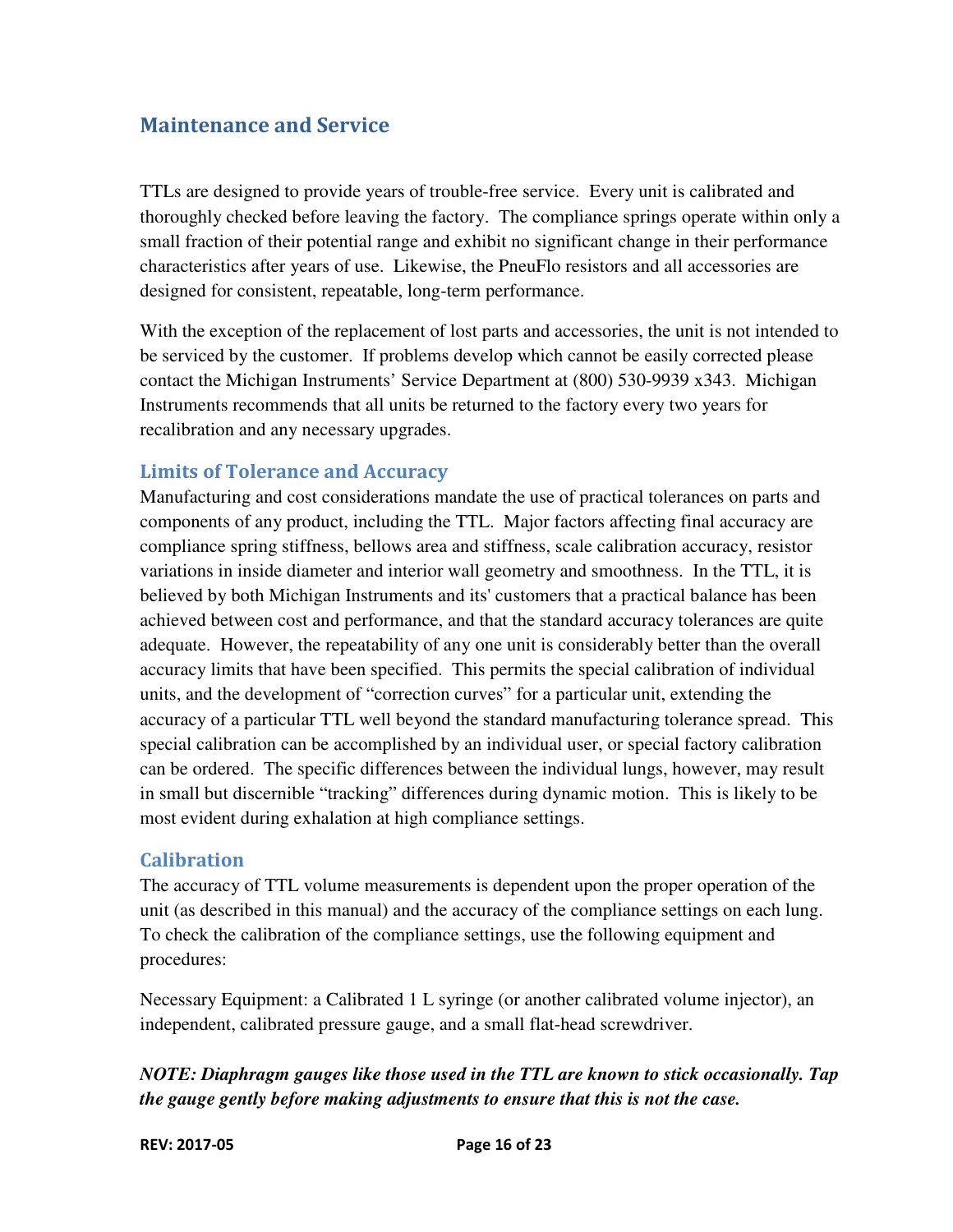#### Checking Calibration: Adult Lung

1. Assemble the airway for ventilation of the lung using a dual outlet pressure pickoff adaptor instead of the standard single outlet adaptor.

2. Attach the second port of the pressure pickoff adaptor to an independent pressure gauge. 3. With the airway open to the air, ensure that the lung, airway, and independent pressure gauges are reading zero. If any of the gauges on the TTL must be zeroed, remove the plug in the gauge crystal and turn the adjusting screw until the needle of the gauge is set to zero. 4. Using the calibrated syringe, make injections of 1.0L at the compliance settings specified in the table below. The intrapulmonary (intra-lung) and proximal pressure should be within the specified limits below.

| Compliance | <b>Pressure Limits</b> |
|------------|------------------------|
| 0.10       | 9.7 to 10.3            |
| 0.05       | 19.4 to 20.6           |
| 0.01       | 97.0 to 103.0          |

#### Checking Calibration: Infant Lung

1. Assemble the airway for ventilation of the infant lung using a dual outlet pressure pickoff adaptor instead of the single outlet adaptor.

2. Attach the second port of the pressure pickoff adaptor to an independent pressure gauge.

3. With the airway open to the air, ensure that the lung, airway, and independent pressure gauges are reading zero. If any of the gauges on the TTL must be zeroed, remove the plug in the gauge crystal and turn the adjusting screw until the needle of the gauge is set to zero. 4. Using a calibrated syringe, make injections of 100mL. The intrapulmonary (intra-lung) and proximal pressure should be within the specified limits listed in the table below.

| <b>Compliance Setting</b> | <b>Pressure Limits</b> |
|---------------------------|------------------------|
| 0.010                     | 9.7 to 10.3            |
| 0.005                     | 19.4 to 20.6           |
| 0.001                     | 97.0 to 103.0          |

If you find that your TTL is not properly calibrated, contact Michigan Instruments' Service Department at (800) 530-9939 x343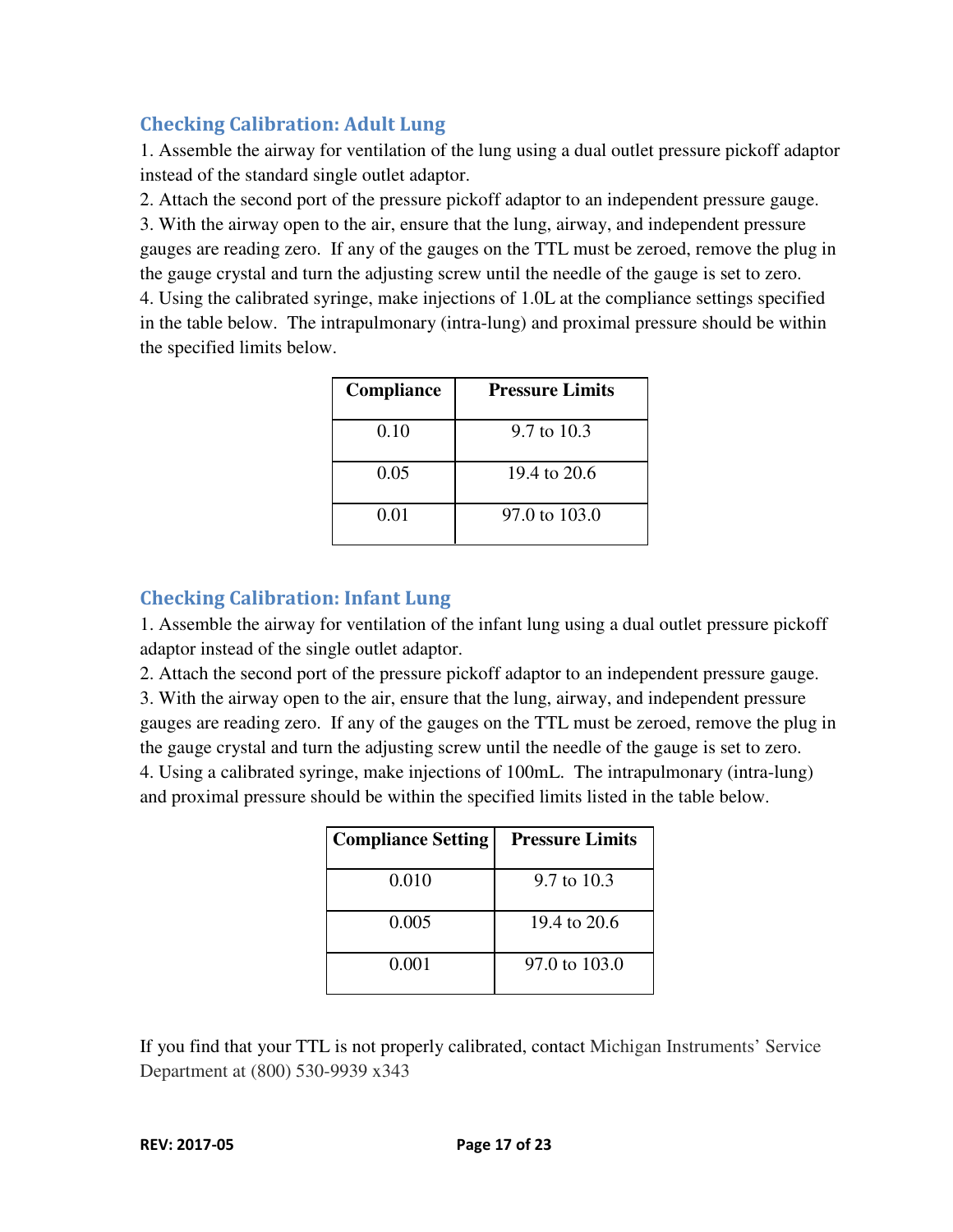*NOTE: The adult lung is calibrated with 1.0L volume injections and the infant lung with 100mL injections. When using volumes other than these, the TTL may exhibit a compliance which differs from the set value due to the compressible volume in the lung.* 

#### TTL Leak Test

1. Assemble the airway for ventilation of the lung in question. Make sure all connections are secure.

2. Set the compliance spring at the 0.02 (Adult) or 0.002 (Infant) position.

3. Inject 1.0L (Adult) or 100mL (Infant) of air into the lung through the airway and note both the lung and airway pressure.

4. Hold the volume in the lung for 30 seconds and, again, read the pressure gauges. These should not have dropped more than 1.0 cmH<sub>2</sub>O in 30 seconds.

If a leak exists in your system that cannot be easily fixed by tightening the airway connections, contact Michigan Instruments' Service Department at (800) 530-9939 x343

#### Warranty Agreement

Your TTL is warranted by Michigan Instruments, Inc. Grand Rapids, Michigan to be free of defects in material and workmanship for a period of two (2) years from the date of its receipt by the end purchaser, excluding the diaphragm gauges contained therein. All repairs necessitated by malfunction of this equipment during the warranty period, when in normal use in accordance with instructions provided, will be accomplished at the Michigan Instruments, Inc. factory, or authorized service facility, without charge to the user other than the cost of transportation to the factory or authorized service facility. Michigan Instruments, Inc. undertakes NO LIABILITY HEREUNDER FOR SPECIAL OR CONSEQUENTIAL DAMAGES, or any other expense or liability beyond the furnishing of materials and labor for the repairs covered hereby. The warranty does not cover marks and blemishes, scratches or denting which may result from normal use of this equipment, or malfunctions due to mishandling or damaging accidents. This warranty may be VOID unless the equipment to be repaired is returned in the original factory carton and protective foam plastic form. If unavailable, the protective carton and foam plastic form may be obtained from the manufacturer. If warranty registration is not performed by the purchaser, the warranty period will begin the date that the instrument was shipped from the factory.

This warranty is in lieu of all other warranties expressed or implied, and shall be void as to any products which have been repaired or altered by others, or have been subject to misuse or abuse. The buyer agrees that this written warranty constitutes the entire agreement as to warranties between the parties. Any prior or contemporaneous oral statements which have not been written into this agreement are not binding and this contract shall not be rescinded or modified except by a signed document.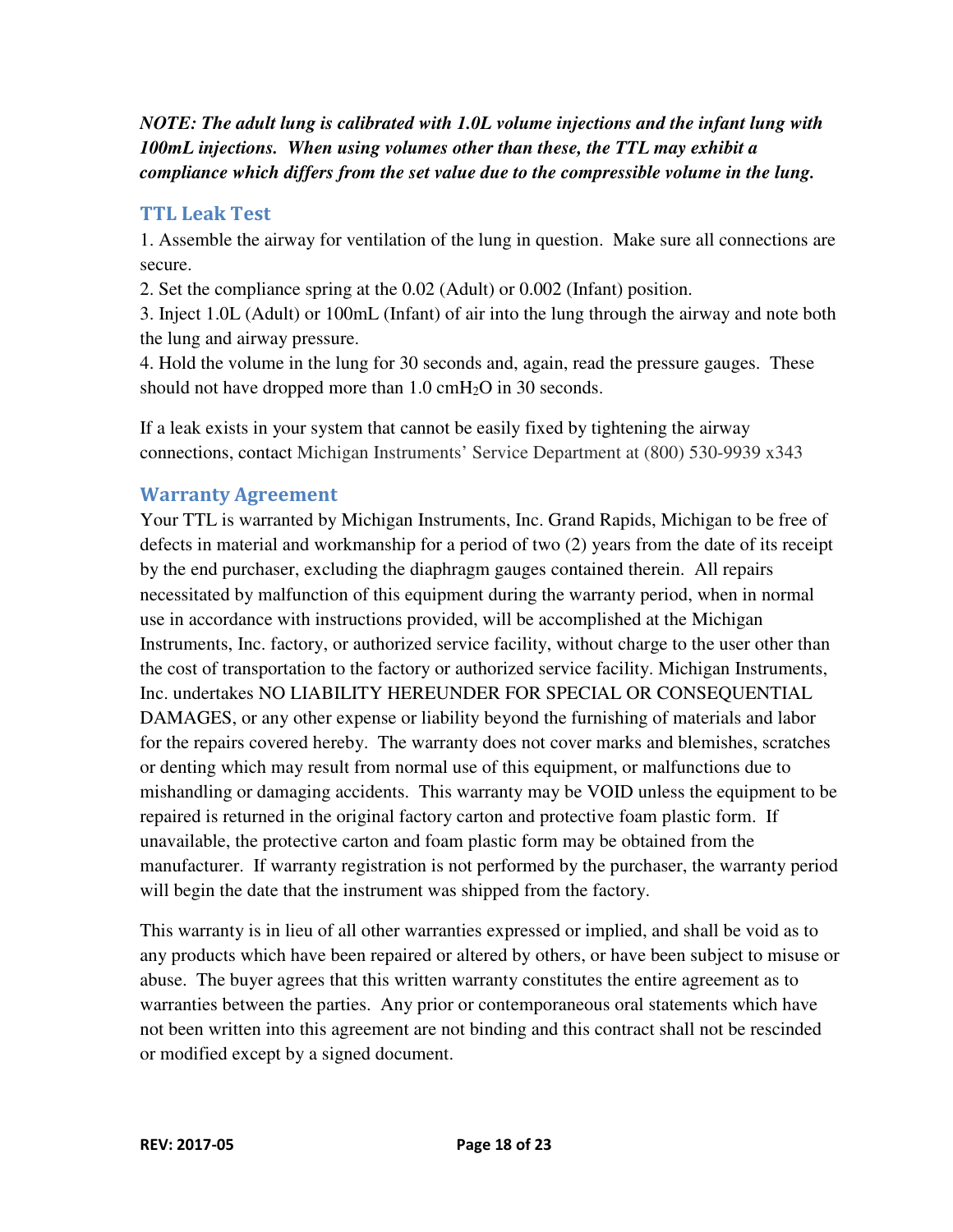#### Factory Service Policy

This device is manufactured to very demanding quality standards. It is designed to provide years of trouble-free service if proper care is taken in its' operation. This instrument should be used and maintained as outlined in this manual. To maintain peak performance, factory service and recalibration is recommended every two years.

#### What to do if Your TTL Requires Service

1. If you feel that factory service may be required, contact us to obtain an RMA number. You may also arrange for service on our website. Have the serial number of your device available, along with a description of the problem. Requests for repairs, parts, and any service related questions should be directed to the service department. 2. If your TTL must be returned to Michigan Instruments, please observe the following

procedures: Use the original shipping carton and packing material. It is designed to provide maximum protection to the TTL during shipping. If the original carton is unavailable, additional cartons may be purchased from Michigan Instruments. A description of the problem(s), name and phone number of a contact person, packing slip, and returned components should be included with the unit in need of service. Ship it prepaid & insured to:

Michigan Instruments, Inc. 4717 Talon Court SE Grand Rapids, MI 49512 Attn: Service Department RMA: XXXXX

3. Upon receipt, the unit will be evaluated and a repair estimate prepared for approval. Michigan Instruments will contact you with a repair estimate and wait for approval and/or a purchase order before repairs begin. Repairs will be completed within two weeks of the date of approval.

4. All units returned to Michigan Instruments must be evaluated and require an evaluation fee plus any shipping charges if repairs are not authorized. This fee will not be charged to units being repaired under warranty.

5. All repairs, parts, and labor are warranted for 90 days. New parts have a one year warranty. These warranties are subject to the limitations and conditions of the original warranty, and apply only to those components actually repaired, rebuilt, or replaced. 6. Terms for repair service:

All repairs not covered by warranty are FOB Grand Rapids, MI. Warranty repairs are shipped to the customer at no charge.

#### *NOTE: DO NOT USE THE TTL CASE AS A SHIPPING CONTAINER. It is not designed to withstand the rough handling that may occur during shipping.*

#### REV: 2017-05 Page 19 of 23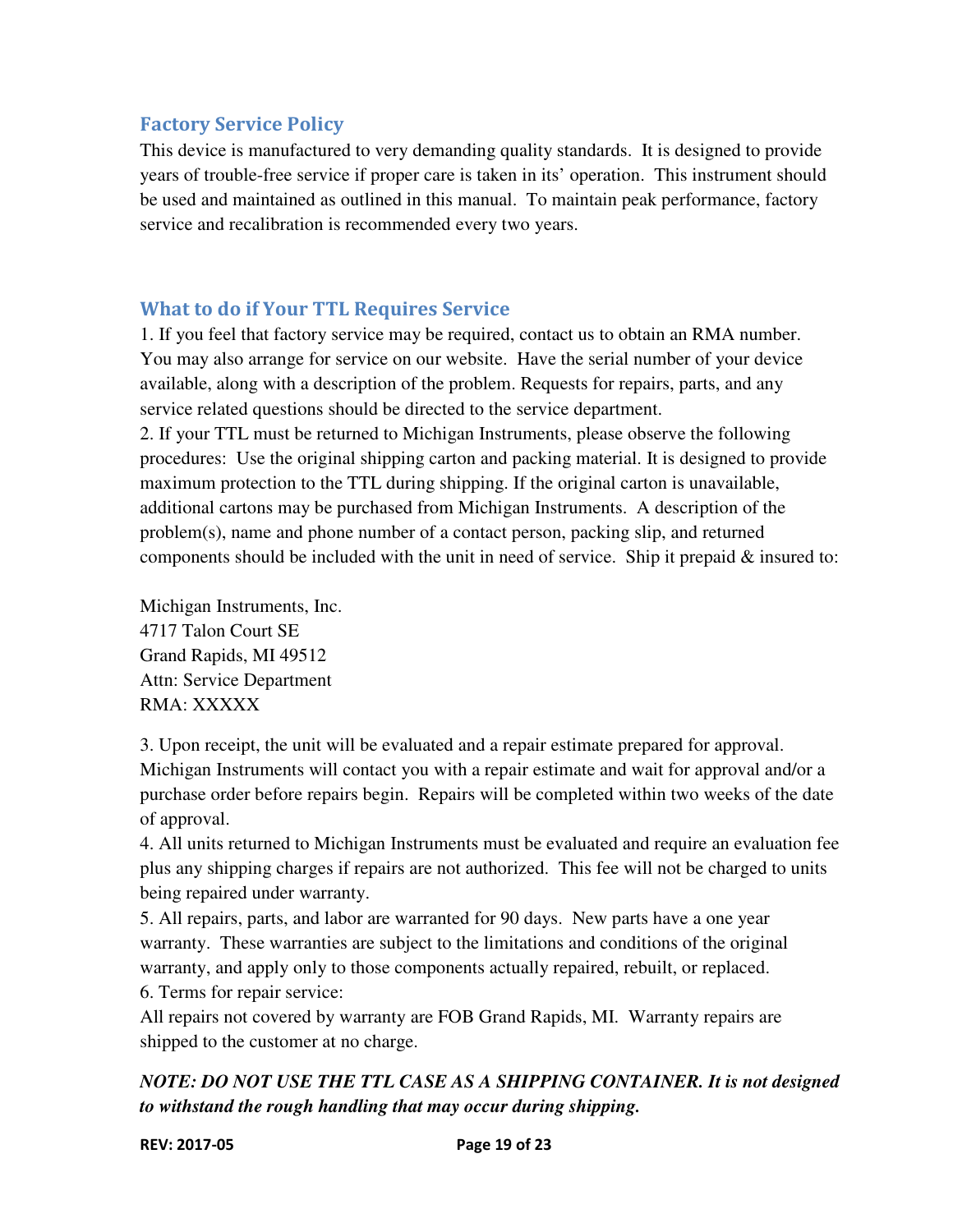#### Storage and Shipping

The provided storage case for the TTL is intended to be used for storage or to hold the TTL during transportation of the instrument. The case IS NOT intended to be used solely as a shipping container. Additional protection is required when shipping the unit to protect it from damage. If the TTL must be returned to the factory for any reason, please ship it using the original shipping carton. Replacement shipping cartons are available from Michigan Instruments. Refer to the Factory Service Policy for detailed servicing instructions.

#### Securing the TTL for Transport

1. Disassemble the airway and return all accessories to the accessory kit.

2. Remove the Lung Coupling Clip, if attached, and lower the volume scale(s).

3. Place the TTL in the storage case following the steps described in the Instructions for Lifting and Carrying section.

4. Open the original shipping container and remove the top portion of the foam nest.

5. Place the unit on the bottom portion of the foam nest and make sure that it is seated and level.

6. Place top portion of the foam nest on the unit ensuring that the insert is flush with the carton top.

7. Close the lid.

8. Apply packaging tape to the top, bottom, and both upper side seams of the carton.

#### Shipping the TTL without using the original shipping carton

1. Perform steps 1 through 3 in the Securing the TTL for Transport section (above).

- 2. Wrap in a plastic bag prior to placing the TTL in the shipping container.
- 3. Allow a minimum of 2" clearance on all sides for packaging material.
- 4. Place 2" of packing material in a sturdy corrugated carton (200 lb burst rated).
- 5. Center the TTL on the packing material and fill in the sides and top with packing material.
- 6. Apply packaging tape to top, bottom, and both side seams of the shipping carton.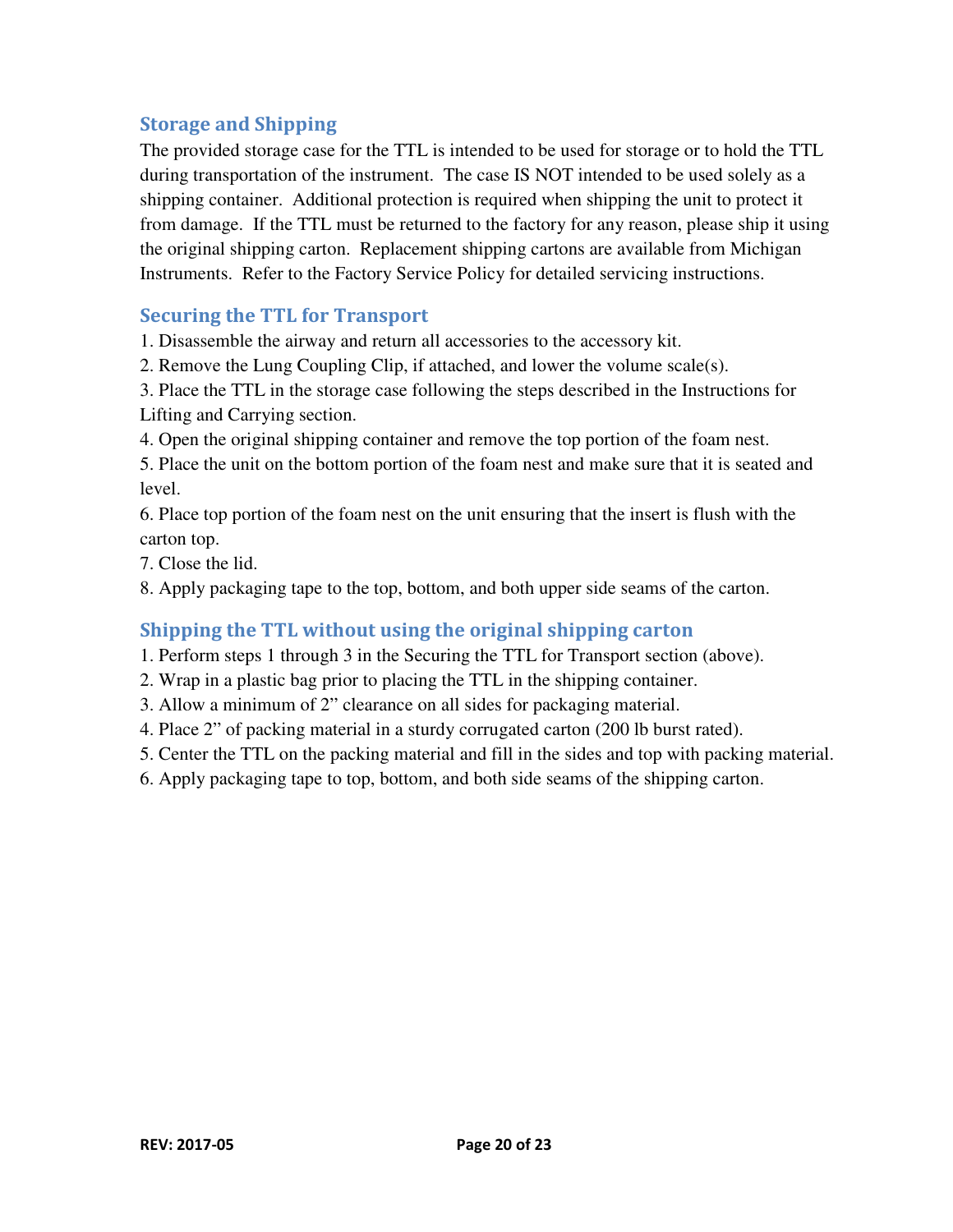#### Parts and Accessories

| <b>Part Number</b> | <b>Description</b>                                                                                                                                                                                                                                                                                                   |                  |
|--------------------|----------------------------------------------------------------------------------------------------------------------------------------------------------------------------------------------------------------------------------------------------------------------------------------------------------------------|------------------|
| 15565              | Dual Lung Carry Case (DAN, AIN, DA3, AI3)                                                                                                                                                                                                                                                                            |                  |
| 15575              | Single Lung Carry Case (SLN, SL3)                                                                                                                                                                                                                                                                                    |                  |
| 15525-01           | Accessory Kit- Non-Instrumented (DAN*, AIN, SLN)                                                                                                                                                                                                                                                                     |                  |
|                    | Includes: Case, resistors, airway hoses, "Y" adaptor, resistor adaptors, lung coupling clip, pressure pickoff adaptors, and miniature quick connects.                                                                                                                                                                |                  |
| 15554              | <b>Accessory Case</b>                                                                                                                                                                                                                                                                                                |                  |
| 13394-01           | Pneuflo Resistor - Rp500                                                                                                                                                                                                                                                                                             |                  |
| 13394-02           | Pneuflo Resistor - Rp200                                                                                                                                                                                                                                                                                             |                  |
| 13394-03           | Pneuflo Resistor - Rp50                                                                                                                                                                                                                                                                                              | (2/kit)          |
| 13394-04           | Pneuflo Resistor - Rp20                                                                                                                                                                                                                                                                                              | (2/kit)          |
| 13394-05           | Pneuflo Resistor - Rp5                                                                                                                                                                                                                                                                                               | (2/kit)          |
| 15490              | Airway Hose Assy                                                                                                                                                                                                                                                                                                     | (2/kit)          |
| 10109-22           | Hose (1/8 I.D. x 20")                                                                                                                                                                                                                                                                                                |                  |
| 11173              | "Y" Adaptor - 15mm I.D.                                                                                                                                                                                                                                                                                              |                  |
| 15529              | Adaptor - 15mm x 15mm I.D.                                                                                                                                                                                                                                                                                           | (2/kit)          |
| 12423              | Lung Coupling Clip                                                                                                                                                                                                                                                                                                   |                  |
| 13197-01           | Pressure Pickoff Adaptor (Single)                                                                                                                                                                                                                                                                                    |                  |
| 13197-02           | Pressure Pickoff Adaptor (Double)                                                                                                                                                                                                                                                                                    |                  |
| 11254-02           | <b>Miniature Quick Connect</b>                                                                                                                                                                                                                                                                                       | (3/kit)          |
| 15525-02           | Accessory Kit- Instrumented                                                                                                                                                                                                                                                                                          | (DA3*, AI3, SL3) |
|                    | Includes all items in the Non-Instrumented case and adds: Power Transformer, Max-7 O2 Sensor, O2 sensor cable, USB cable, and software.                                                                                                                                                                              |                  |
| 14739              | Power Transformer - 12 Volt, 100-240 VAC                                                                                                                                                                                                                                                                             |                  |
| 15538              | Oxygen Sensor - MAX-7                                                                                                                                                                                                                                                                                                |                  |
| 15524              | 3.5MM Mono Cable 2ft (O2 sensor cable)                                                                                                                                                                                                                                                                               |                  |
| 15548              | <b>USB Cable 6ft</b>                                                                                                                                                                                                                                                                                                 |                  |
| 15424              | PneuView <sup>®</sup> 3 Software                                                                                                                                                                                                                                                                                     |                  |
| *15490             | Airway Hose Assy                                                                                                                                                                                                                                                                                                     | (2/kit)          |
|                    | For DAN or DA3 accessory kits, the part listed above is included in the accessory kit provided with the TTL at time of original purchase. If ordering a<br>replacement accessory kit for a DAN or DA3, you must inform us the kit is for a DAN or DA3 and also order this part using the Part Number. Request that t |                  |

replacement accessory kit for a DAN or DA3, you must inform us the kit is for a DAN or DA3 and also order this part using the Part Number. Request that the<br>Airway Hose Assemblies are to be added to the kit at no charge. (

| 11523 | Gauge Crystal |
|-------|---------------|
| 15521 | Gauge         |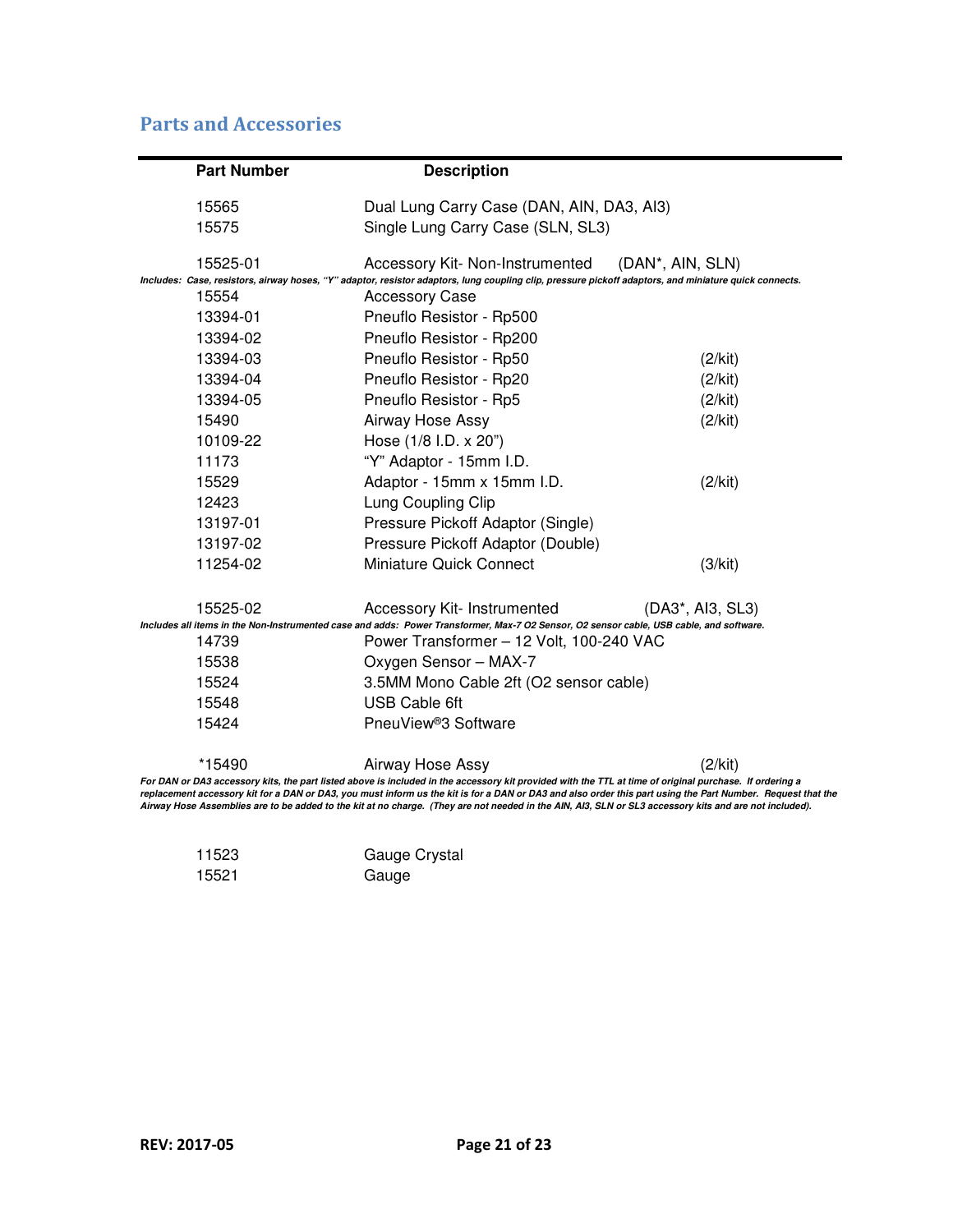### Pathophysiology Simulation Settings

#### "Normal" or healthy lung characteristics

The following conditions are based on a "standard" human patient who might normally be expected to exhibit pulmonary characteristics as follows:

#### **Dual Adult Lung Simulation**

 **Compliance:** *0.05 L/cmH2O in each lung (0.10 L/cmH2O total compliance)*  **Resistance:** *Upper airway: Rp5, Lower airway: Rp20 to each lung* 

#### **Single Adult Lung Simulation**

 **Compliance:** *0.05 L/cmH2O*  **Resistance:** *Rp20* 

#### **Single Infant Lung Simulation Compliance:** *0.005 L/cmH2O*

**Resistance:** *Rp100* 

#### Diseases affecting the airways, like Chronic Obstructive Pulmonary Disease (COPD)

Characterized by increased resistance to airflow, particularly in the lower airways. Depending on the severity and duration of the disease, pulmonary compliance may be slightly depressed, and upper airway resistance may be increased if the simulated patient is assumed to be intubated.

#### **Dual Adult Lung Simulation**

 **Compliance:** *0.04 L/cmH2O in each lung (0.08 L/cmH2O total compliance)*  **Resistance:** *Upper airway: Rp20, Lower airway: Rp50 to each lung*

#### **Single Adult Lung Simulation**

 **Compliance:** *0.04 L/cmH2O*  **Resistance:** *Rp50* 

#### Diseases affecting Lung Compliance, like Emphysema

Characterized by decreased pulmonary compliance (increased lung stiffness). Airway resistance is typically unaffected by the disease, but may be increased if the simulation supposes the patient is intubated.

#### **Dual Adult Lung Simulation**

 **Compliance:** *0.02 L/cmH2O in each lung (0.04 L/cmH2O total compliance)*  **Resistance:** *Upper airway: Rp5, Lower airway: Rp20 to each lung*